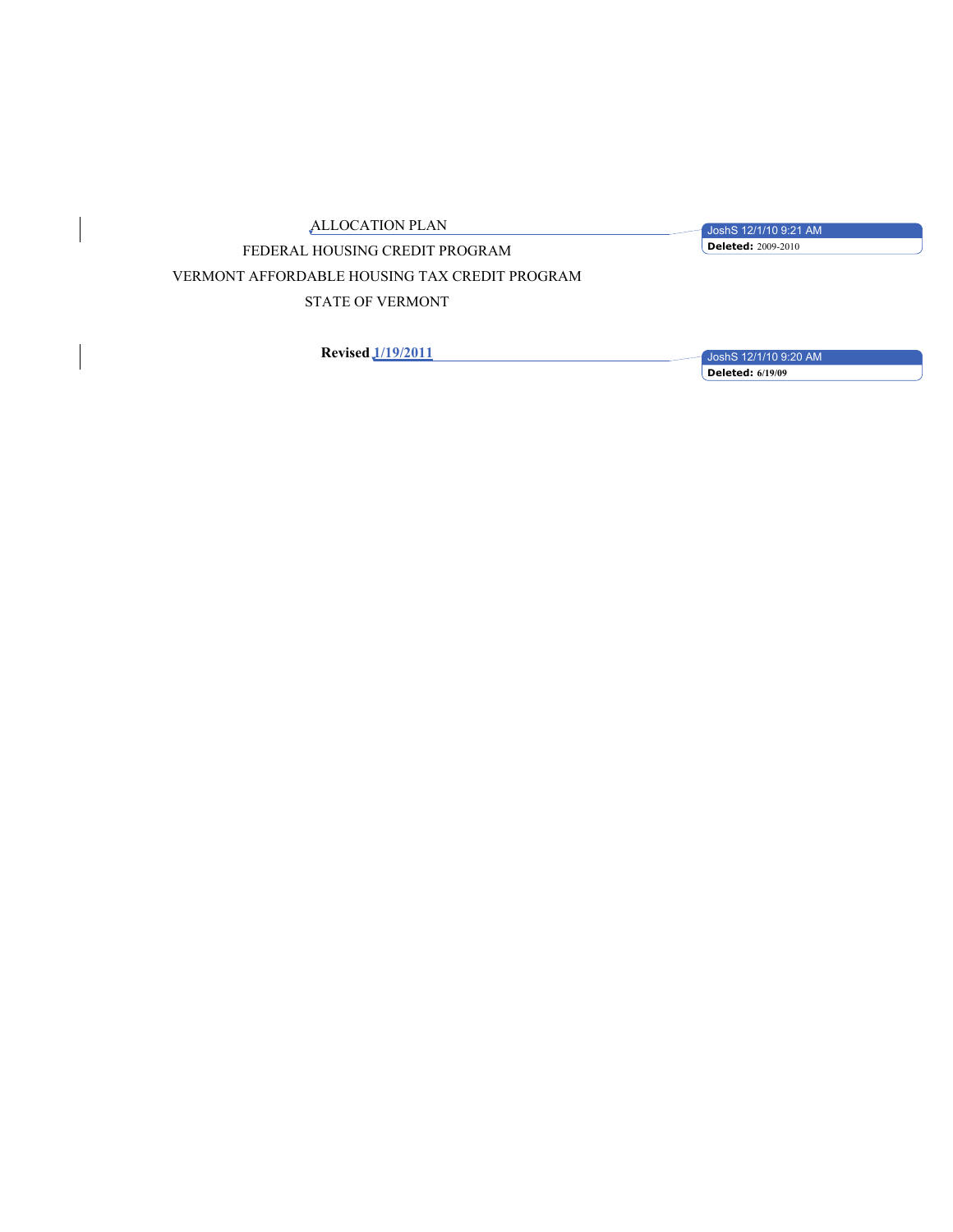Joint Committee on Tax Credits

Noelle MacKay Deputy Commissioner Department of Economic, Housing and Community Development

> Sarah Carpenter Executive Director Vermont Housing Finance Agency

Gustave Seelig Executive Director Vermont Housing and Conservation Trust Fund

[Patrick Flood][Deputy Secretary

Agency of Human Services]

Richard M. Williams Executive Director Vermont State Housing Authority

For Further Information Contact:

Allocation Plan and Policies:

Sarah Carpenter Vermont Housing Finance Agency (802) 652-3421 or (800) 339-5866

Applications and Program Administration:

Joe Erdelyi/Cindy Reid/Josh Slade Vermont Housing Finance Agency (802) 652-3432 or (802) 652-3462 or (802) 652-3414

| JoshS 12/1/10 9:21 AM       |  |
|-----------------------------|--|
| <b>Deleted:</b> Tayt Brooks |  |
| JoshŠ 1/3/11 3:06 PM        |  |
| <b>Formatted: Centered</b>  |  |
| JoshS 1/5/11 2:51 PM        |  |
| <b>Deleted: Affairs</b>     |  |

JoshS 12/1/10 9:21 AM

**Deleted:** Cathy Voyer

JoshS 12/1/10 9:21 AM

**Deleted:**  Director of Housing and Transportation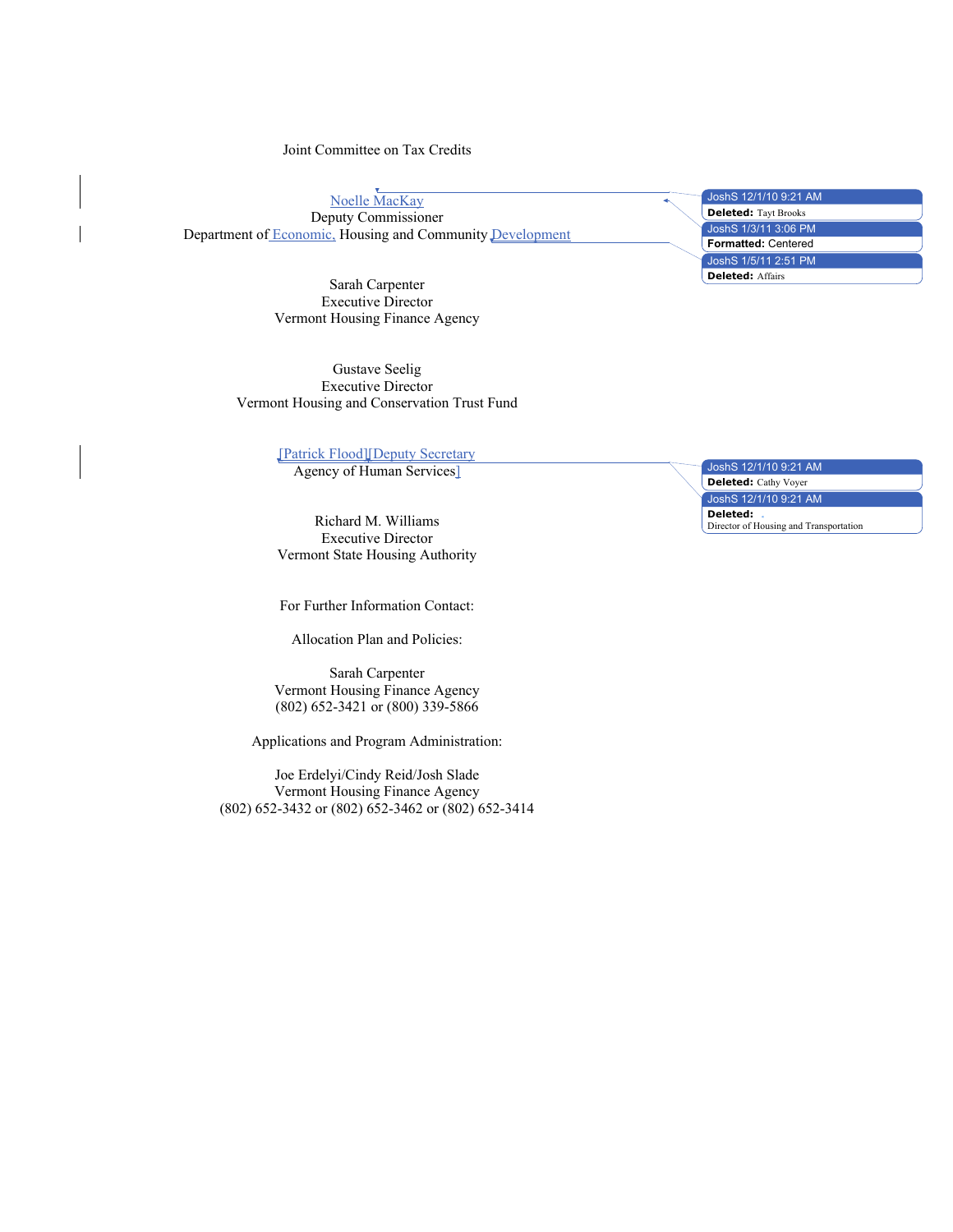# TABLE OF CONTENTS

 $\mathbf{I}$ 

 $\begin{array}{c} \hline \end{array}$ 

 $\begin{array}{c} \hline \end{array}$ 

 $\mathbf{I}$ 

 $\mathbf{I}$ 

 $\mathbf{I}$ 

 $\begin{array}{c} \hline \end{array}$ 

|                                         | Page             |                                                    |
|-----------------------------------------|------------------|----------------------------------------------------|
| Definitions                             | 1                |                                                    |
| Introduction                            | $\perp$          | JoshS 1/6/11 3:51 PM<br>Deleted: 10                |
| Summary of Allocation Plan Requirements | $\underline{12}$ | JoshS 1/6/11 3:51 PM<br>Deleted: 11                |
| <b>Application Process</b>              | $\underline{18}$ | JoshS 1/6/11 3:51 PM                               |
| <b>Evaluation Criteria</b>              | 24               | Deleted: 16<br>JoshS 1/6/11 3:51 PM                |
| Compliance                              | $\frac{26}{5}$   | Deleted: 22<br>JoshS 1/6/11 3:51 PM                |
| Homeownership Tax Credit                | 32               | Deleted: 24<br>JoshS 1/6/11 3:51 PM                |
| <b>Disclaimers</b>                      | 35               | Deleted: 30<br>JoshS 1/6/11 3:51 PM<br>Deleted: 33 |
|                                         |                  |                                                    |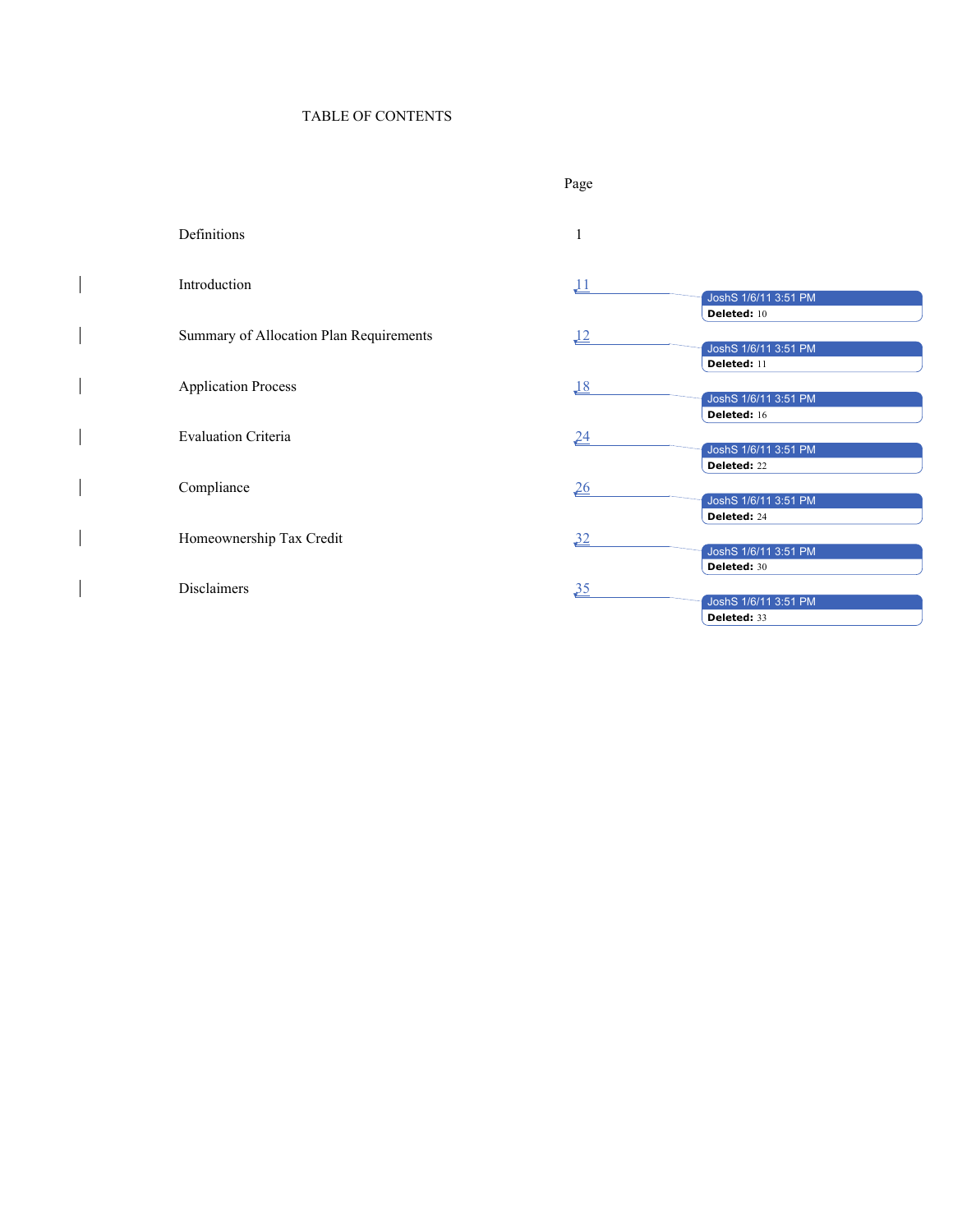#### **DEFINITIONS**

Each definition containing an asterisk (\*) is intended to be consistent with the tax credit program statutes at IRC Section 42 and Regulations 1.42-1(T) through 1.42-17.

**Allocating Agency (or Agency):** means Vermont Housing Finance Agency (VHFA).

**Applicable Fraction:\*** The fraction used to determine the qualified basis of the qualified low income building, which is the smaller of the unit fraction or the floor space fraction, all determined as provided in Section 42(c)(1).

**Basis Boost:** An increase of up to 30% in eligible basis provided to Ceiling Credit buildings which are designated by VHFA as requiring an increase in the credit amount to be financially feasible, or buildings located in a Qualified Census Tract or Difficult to Develop Area.

**Binding Rate Agreement:\*** A document in which the owner of a project elects, irrevocably, to fix the applicable percentage with respect to a building or buildings. (For buildings placed in service after August 1, 2008 and before December 31, 2013, the percentage for non-federally subsidized buildings will not be less than 9% per year.)

**Blight:** A condition that exists when a significant portion of a building or site is uninhabitable or unusable due to neglect, condemnation, or damage from fire or other natural disaster. This definition may be met by: a project in which there is one building which is in a blighted condition (whether it's a project having only one building, or if there is at least one building within a multi-building scattered site project); or a project which involves the clean-up of a brownfield; or a project which may involve the demolition of unused non-housing structures which may be in a blighted condition or a condition of disrepair which has an adverse affect on the surrounding community, in order to develop a site into affordable housing.

**Bond Credits: (**"Automatic Housing Credits", "out-of-cap credits", or "4% credits") Housing Credits that are available to a project when half or more of a project's total cost is financed with tax-exempt financing. Bond Credits differ from Ceiling Credits.

**Broadband:** A form of high-speed data transmission where a single medium (wire or an equivalent wireless system) can carry different types of information simultaneously (i.e. voice, video and/or data). For example, a single cable may provide internet access, telephone and cable television.

**Builder's Overhead, Profit, and General Requirements:** The following limits shall apply when there is an identity of interest between the developer and the contractor: builder's profit - 6%; builder's overhead - 2%; general requirements - 6%. These limits will also apply for projects where the builder is selected by the developer without competitive bidding. These limits will not apply to projects that are competitively bid, whether through open public bidding or selective bidding; the bid process will determine

VERMONT HOUSING FINANCE AGENCY Page **1**  $\Box$ Allocation Plan, Revised $\Box$ /19/2011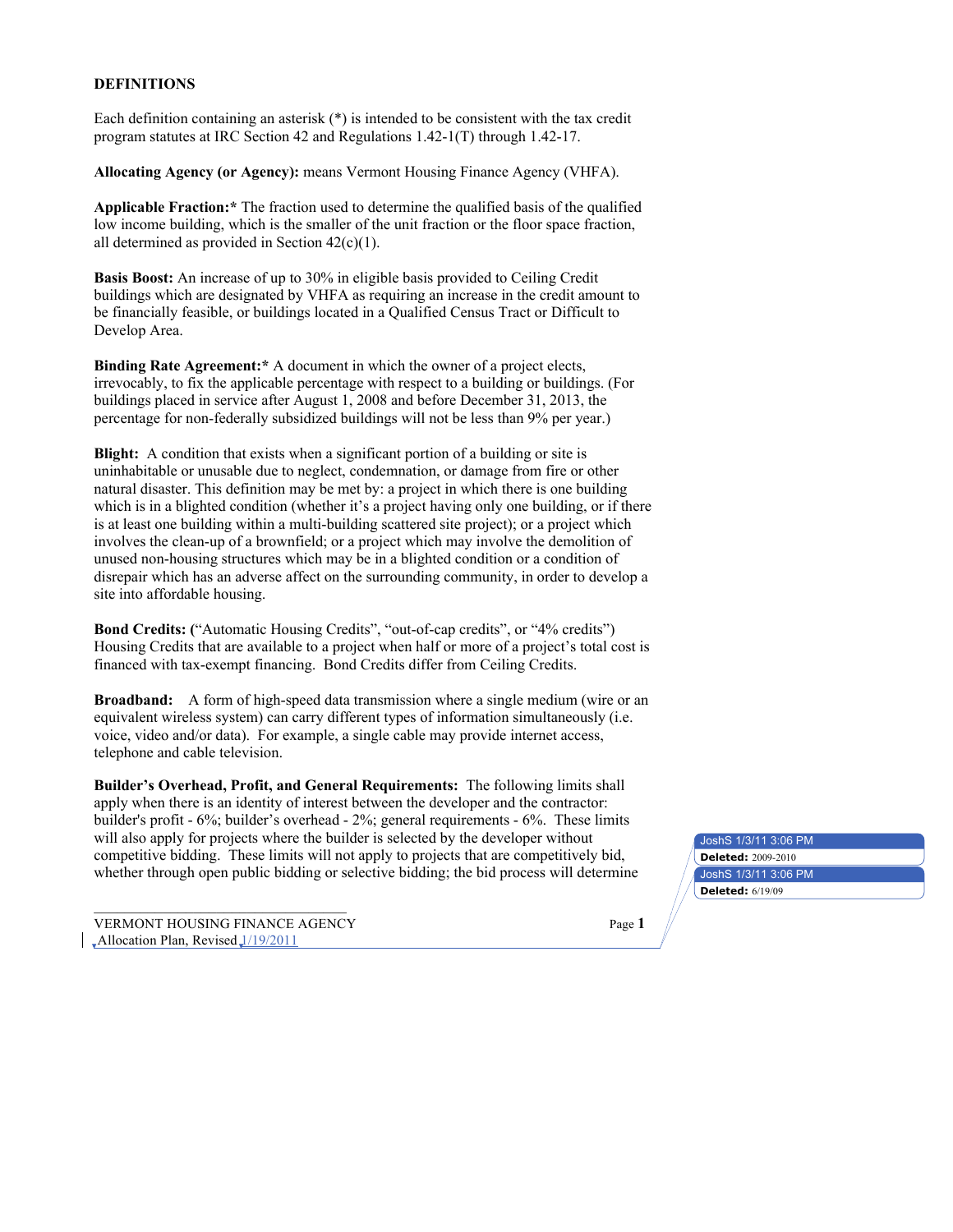the amount of builder's profit, builder's overhead, and general requirements. The developer must make best efforts to obtain at least three competitive bids; documentation of the bid process must be provided. For Rural Development (RD) 515 projects, the limits will be the amounts approved for each project under the RD cost containment guidelines.

**Capital Needs Assessment (CNA):** An independently, professionally prepared report that evaluates the systems of a building and identifies the remaining useful life of those systems, as well as estimating the cost of replacing them. More specifics can be found in the VHFA, VHCB, DHCA (VCDP) Capital Needs Assessment Guidance Policy at http://www.vhfa.org/documents/property\_managers/cna\_assistance.pdf .

**Carryover Allocation:\*** An allocation of current year tax credit authority by the Allocating Agency, pursuant to Section  $42(h)(1)(E)$  of the Code and Treasury Regulations Section 1.42-6.

**Ceiling Credits:** Federal Housing Credits that are allocated to each state based on its population. Federal legislation passed at the end of 2000 granted the State of Vermont a "small state set-aside" of \$2,000,000, which is adjusted annually by an inflation index. Ceiling Credits are a limited and therefore competitive resource.

**Code:** The Internal Revenue Code of 1986 as amended.

**Community Facilities:\*** Non-residential portion of a Tax Credit development. The cost of community facilities can be included in tax credit basis if it: 1) primarily serves individuals below 60% of area median income, and 2) does not cost in excess of 25% of the first \$15 million in eligible basis, and 10% of the eligible basis over \$15 million of the low-income portion of the project.

**Compliance Period:\*** The period of 15 taxable years beginning with the first taxable year of the credit period, as defined in Section 42(i)(1) of the Code.

**Consultant Fee:** Defined as any fee(s) paid by the developer to a third party for services that a developer generally would be expected to perform, such as preparing applications for financing, obtaining local permits and approvals, and overseeing project functions. Consultant Fees do not include the fees paid to independent third party professionals for specific development-related services, such as architectural, engineering, appraisal, construction supervision, and environmental testing or assessment. Consultant Fees are included in the Developer's Fee. VHFA shall make the final determination of which fees in a specific project shall be considered Consultant Fees.

**Cost Certification:** A certified accountant-prepared statement (following the format outlined in the VHFA Housing Credit Application package) that documents the capital costs incurred by the developer. There are two versions of the Cost Certification, the "10%" cost certification and the "final" Cost Certification. These must be submitted for VHFA review.

VERMONT HOUSING FINANCE AGENCY Page **2** "Allocation Plan, Revised 1/19/2011

JoshS 12/1/10 10:24 AM

**Deleted:** In addition, as of July 30, 2008, for calendar years 2008 and 2009, a special increase is also available. Despite the increase,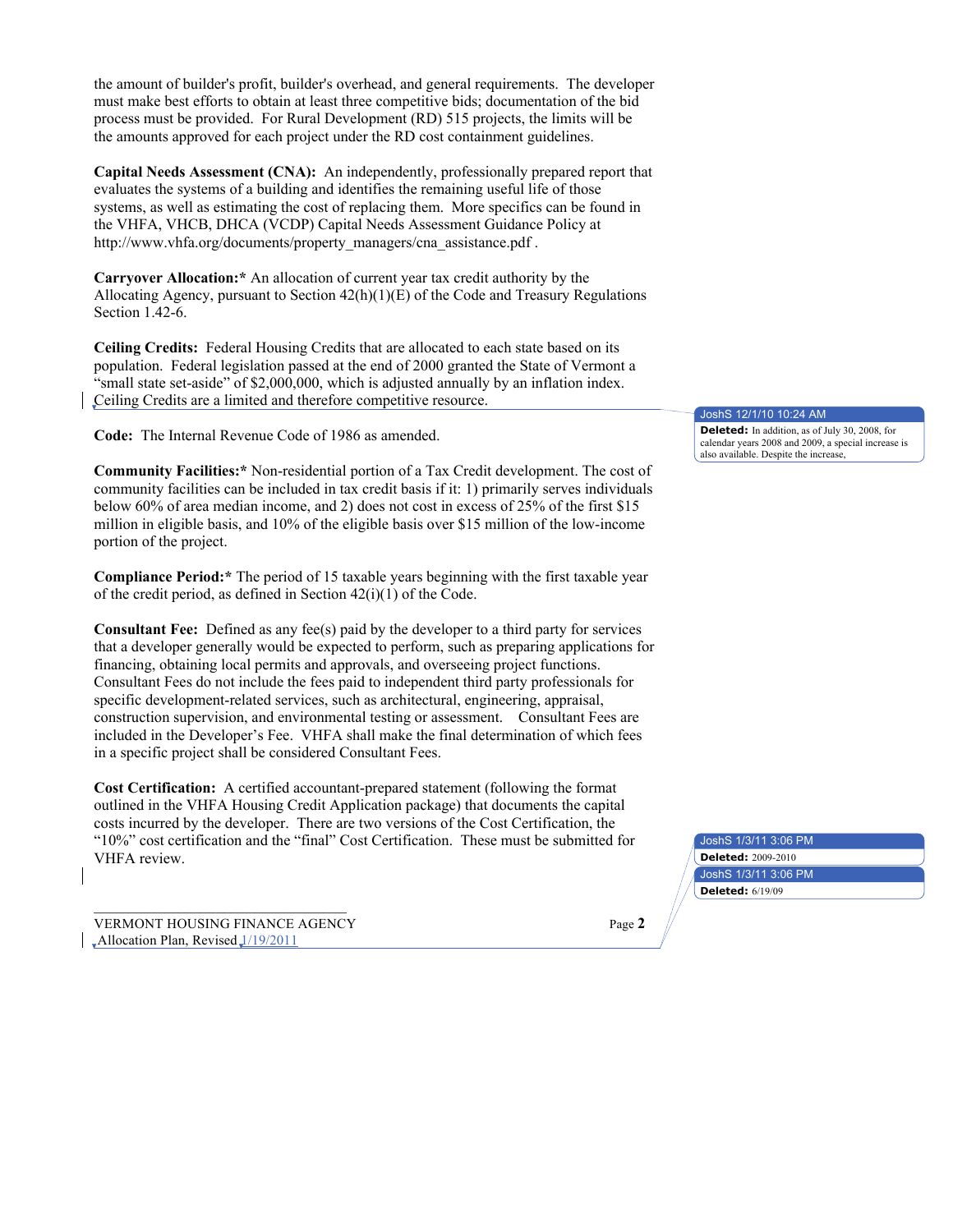**Dense Infill Sites:** Sites intended to provide convenient neighborhood and city-wide oriented goods and services and employment opportunities within walking or biking distance of many of the city or town's residential areas.

**Developer's Fee:** Capital budget fee taken by the developer as compensation for their time and risk associated with the development. The total Developer's Fee shall not exceed 15% of the total development cost (excluding the fee itself and cash accounts) when the total development cost is less than or equal to \$1.5 million. For projects in which the total development cost exceeds \$1.5 million, the total Developer's Fee shall not exceed 12% of the total development cost (excluding the fee itself and cash accounts), payable by full occupancy. If at least one-third of the Developer's Fee (but not less than \$100,000) is deferred, then the developer can take up to a 15% fee. The term of repayment of the deferred Developer's Fee will be based upon the financial strength of the development. Interest on the deferred Development Fee will not exceed the long term Applicable Federal Rate (AFR) as published monthly by the IRS, in the month the deferred fee note is executed.

In addition to these not-to-exceed limits, the Developer's Fee shall be calculated according to the following schedule:

Projects of fewer than 60 units: the "not-to-exceed" limits (above) apply.

Projects of 60 units and more: the maximum Developer's Fee shall be 10% of total development cost as defined above, and the maximum cash portion of the fee (i.e. the total fee less any lent back to the project) shall not exceed \$1,000,000.

For all projects that involve the refinance, recapitalization, or workout of developments already in the developer's portfolio (including transfers to or from related-party controlled partnerships or limited liability companies), the maximum developer's fee will be no more than the greater of 15% of the hard construction cost (including contingency) or \$3,500 per unit. For projects that involve the arm's length acquisition of an existing subsidized development from an unrelated seller involving substantial construction work to be done by the buyer, the fee limit shall be 10% of the total development cost (which for purposes of calculating the fee excludes the fee itself and capitalized cash accounts) "Substantial construction work" for purposes of this section is defined as: any development whose construction eligible basis (as defined by Section 42 of the IRS Code) less developer's fee (and less consultant fees that are by definition included in the developer's fee limit) is greater than the project's acquisition eligible basis plus land cost. For projects that involve an arm's length acquisition of an existing subsidized development with less than substantial construction work, the developer's fee will be no more than the greater of 15% of the hard construction cost (including contingency) or \$3,500 per unit.

> When any developer-related party is doing any work at all on the development (except for: 1) construction, which has separate limits, and 2)

VERMONT HOUSING FINANCE AGENCY Page **3** "Allocation Plan, Revised 1/19/2011

JoshS 1/21/11 9:07 AM

**Deleted:** 

JoshS 1/5/11 2:54 PM JoshS 1/5/11 2:54 PM **Deleted:** under **Deleted:** over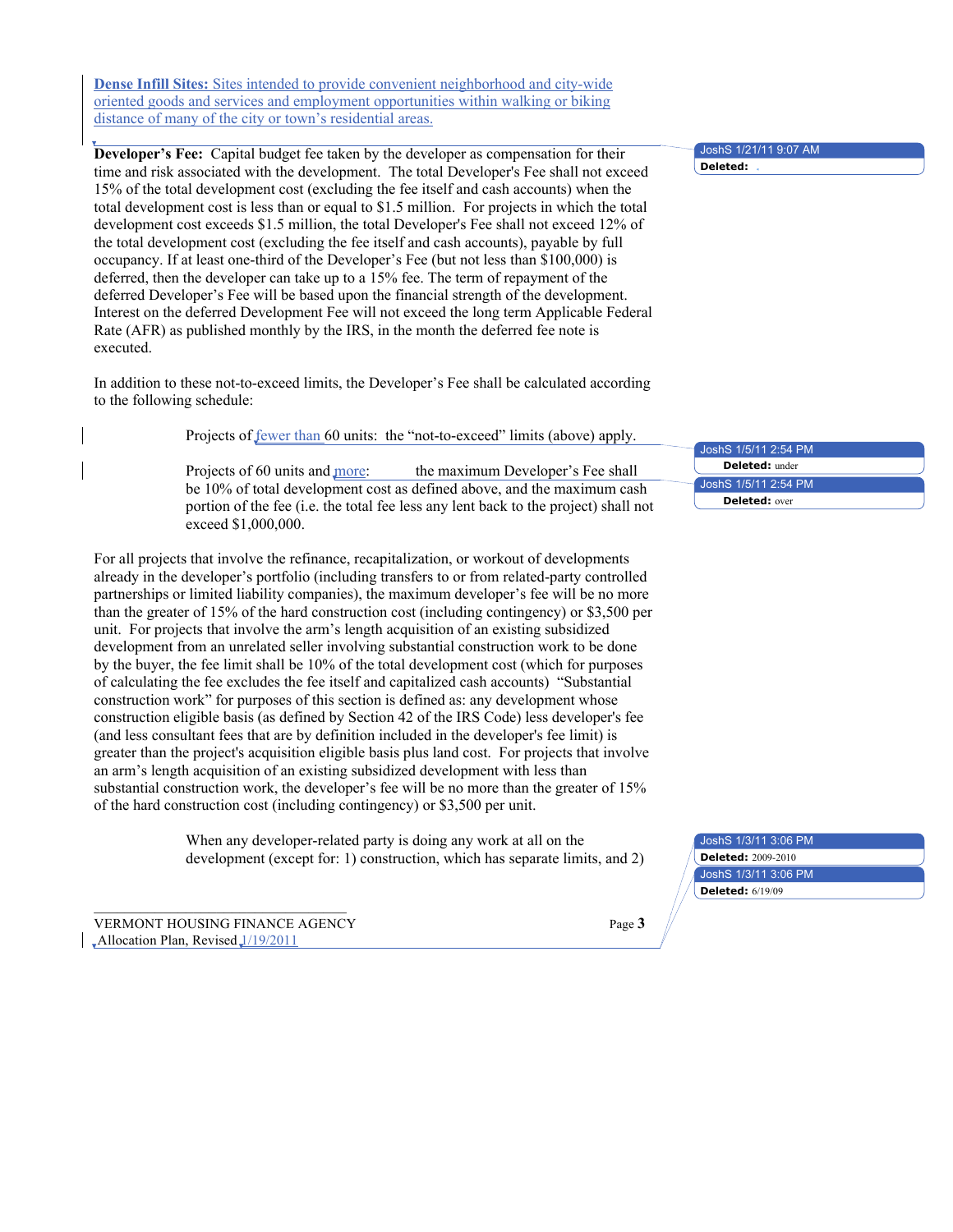architectural, which will be reviewed for cost reasonableness), then that work will be considered part of the overall limit.

**Difficult Development Area (DDA):**\* Any area designated by the Secretary of Housing & Urban Development as having high construction, land and utility costs relative to Area Median Gross Income in accordance with Section  $42(d)(5)(C)(iii)(I)$  of the Code.

**Downtown:** Defined in the Consolidated Plan and as provided for in 24 VSA Chapter 76A, "Downtown" means the traditional central business district of the community that has served as the center for socioeconomic interaction in the community characterized by a cohesive core of commercial and mixed use buildings, often interspersed with civic, religious, and residential buildings and public spaces, arranged along a main street and intersecting side streets and served by public infrastructure.

**Employer Assisted Housing Program:** A program through which employers assist workers in the purchase of a home through down payment assistance grants or closing cost grants.

**Eventual Tenant Ownership:** Projects must demonstrate that the tenants that will be occupying the project at the end of the tax credit initial compliance period would have the choice of purchasing their residence, either as a condominium, a housing cooperative, or a single-family home.

**Extended-Use Period:\*** The period described in Section 42(h)(6)(D) of the Code. For projects receiving 9% (ceiling/allocated) credits, the extended use period is perpetual. For projects receiving 4% (bond) credits, this period is a minimum of 30 years.

**Family Housing:** Housing development in which 50% of the residential rental units are two-bedroom or larger.

**Federally Subsidized and At-Risk:\*** Defined as any development currently occupied by low-income households that faces, within the next five years: 1) a loss of deep rental assistance or other operating subsidy; and 2) faces prepayment of its mortgage or other action by its owner that would terminate federal low income use restrictions. In addition, any project(s) that is slated to receive federal funding specifically for the preservation of the units as affordable housing. Examples include but are not limited to RD 515, Section 8, Section 23, Section 236, and Section 221(d)3.

**General Public Use Rule:** All buildings receiving Housing Credits must be open and available to the general public. Buildings that restrict occupancy to tenants with special needs, or tenants who share a common occupation or interest, or members of a specified group (based on Federal, State or local programs or requirements) do not violate the general public use requirement because of these restrictions.

**Green Building and Design Standards:** A standard relative to building practices acceptable to VHFA including design and energy efficiency. A copy of these standards can be found at www.vhfa.org/developers.

VERMONT HOUSING FINANCE AGENCY Page **4**  $\Box$ Allocation Plan, Revised $\Box$ /19/2011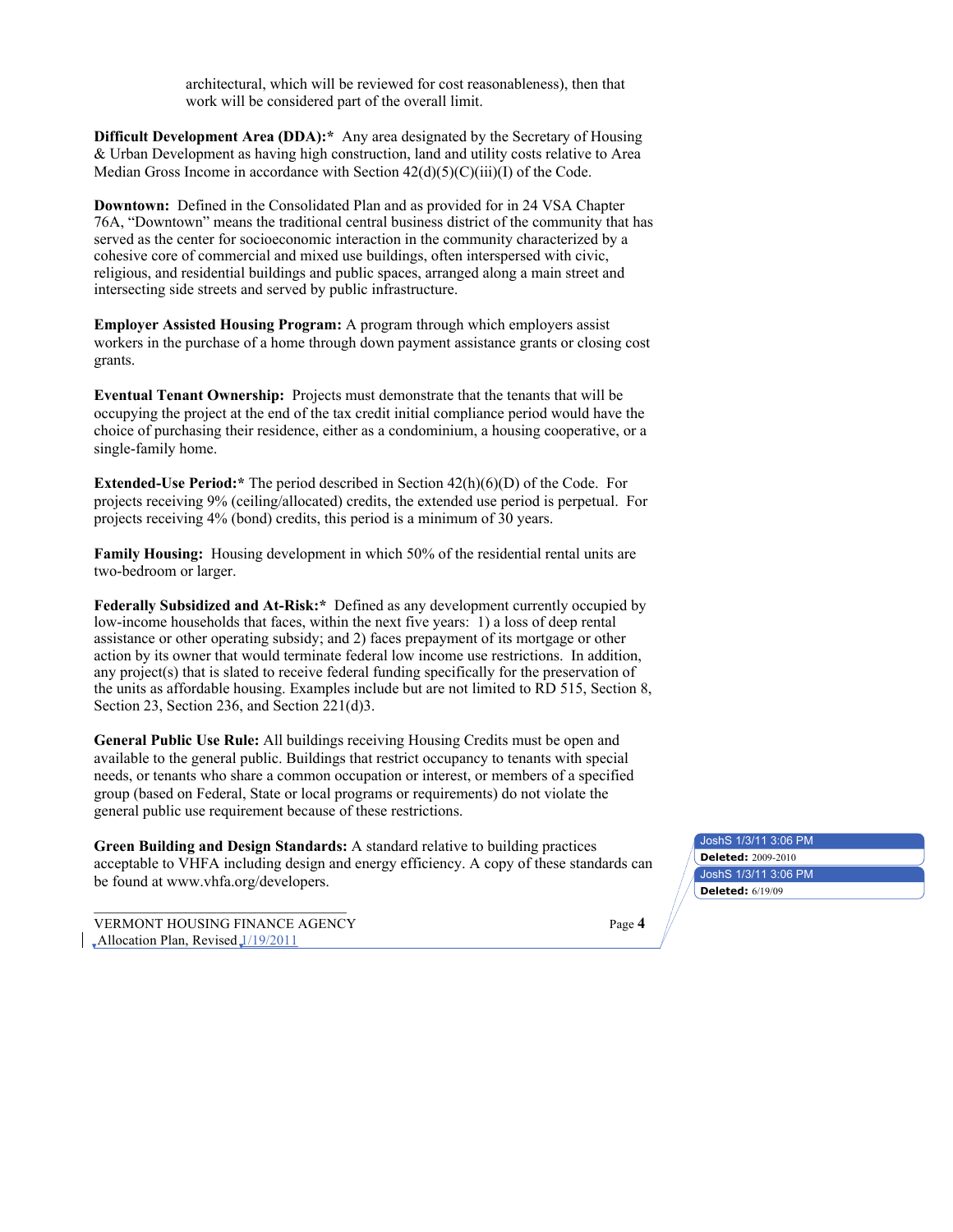**Green Communities:** A standard of construction promoted and maintained by the Enterprise Community Partners, a national nonprofit, to encourage green building practices. More information can be found on the website www.greencommunitiesonline.org.

**Historic Settlement Patterns of Compact Village and Urban Centers:** Characteristics of compact urban, town, and village centers include: higher density than surrounding areas; mixed uses; developments with pedestrian, bike, transit, and auto access; public facilities, services, and spaces; diversity in the types and scale of housing, businesses, and industries; center for community activity; open space, including productive farm and forestland, surrounding the town center; and exemplifying a unique cultural heritage.

**Housing Credits:\*** Means low income housing tax credits as described in Section 42 of the Code.

**Homeownership Tax Credit:** Tax credits provided for owner-occupied developments which meet the eligibility criteria of the Vermont Housing Finance Agency homeownership loan program. The developer must ensure the perpetual affordability to moderate and low income Vermonters and that the tax credit will benefit future homeowners.

**Housing Subsidy Covenant:\*** The agreement between the Agency and an owner restricting a property to affordable housing use during the Compliance Period and Extended Use Period. See Section 42(h)6 of the Code.

**Human Service Agency:** A local non-profit organization whose mission is to serve people with special needs including people who are homeless, disabled, youth at risk, victims of domestic violence, veterans and other vulnerable populations. This organization can typically provide supportive services and/or emergency or temporary housing to the community.

**IRS Form 8609:\*** The Low Income Housing Credit Allocation Certification, IRS Form 8609, is prepared by the Agency once the project is completed and its costs have been reviewed and certified by a certified public accountant. The first part of the form is completed by the Agency, the second part by the owner. The form is then attached to the owner's federal income tax return every year for the Compliance Period.

**LEED-H:** A standard of construction promoted and maintained by the U.S. Green Building Council to encourage green building practices. LEED-H (also known as LEED for Homes) is an abbreviation for Leadership in Energy and Environmental Design – Homes. More information can be found on the US Green Building Council's website, www.usgbc.org.

Letter of Intent: A letter issued by the Agency that sets aside Housing Credits for a development, subject to conditions. The amount of the credits may be subject to change

VERMONT HOUSING FINANCE AGENCY Page **5**  $\Box$ Allocation Plan, Revised $\Box$ /19/2011

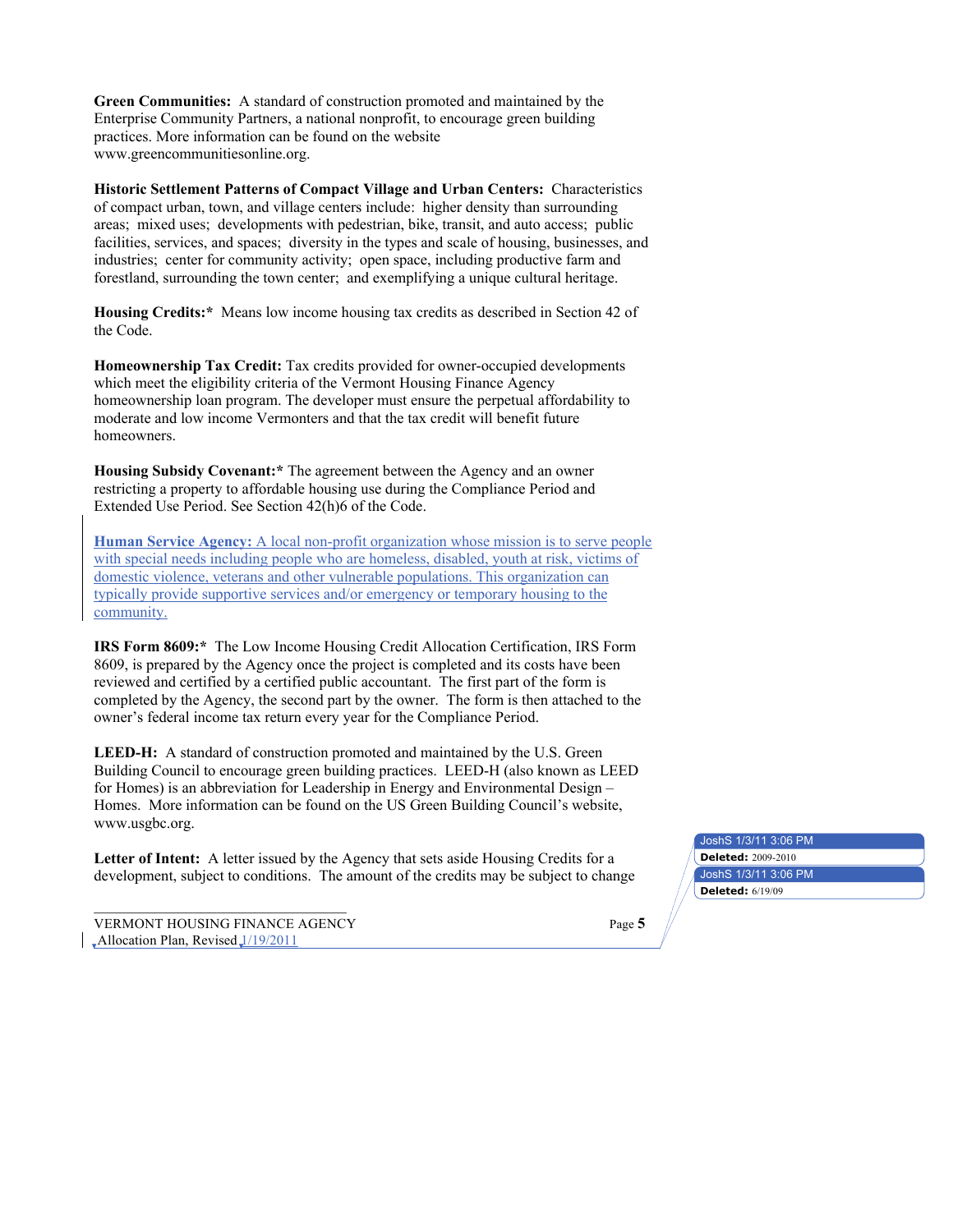depending on the project's budget, but the amount stated in the Letter will equal the project's qualified basis times the applicable percentage in effect at the time of the letter (plus some allowance for future fluctuations in the basis or the percentage).

**Market Area:** Unless otherwise defined in the Agency's market study standards, market area refers to the city or town in which the proposed development is located, and adjacent cities or towns.

**Market Study:** Defined as a comprehensive study of housing needs of low-income individuals in the market area to be served by the project. The market study needs to follow any standards that have been adopted by the Agency. Multifamily standards are located at http://www.vhfa.org/documents/developers/market\_study\_standards.pdf.

**Minimum Set-Aside Election:\*** Means the federally imposed minimum proportion of total project units set aside as low income units at one or more area median gross income level(s). The minimum set-asides include the "20-50" test and the "40-60" test. This election is made by the applicant, and meets the minimum requirements of Section 42 of the Code.

**Mixed-Income Housing:** For projects under 20 units, no mixed-income requirement; projects of 20 – 49 units, 5% of the units must be market rate; projects 50 units or over, 10% of the units must be market rate. Market rate units are targeted to households whose income is greater than 60% of the Area Median Gross Income (AMGI).

**Nonprofit Material Participation:\*** Means involvement in the development and operation of a project by a Nonprofit Sponsor (defined below) which is regular, continuous, and substantial as defined in Section 42 and 469(h) of the Code.

**Nonprofit Sponsor:\*** An organization that is described in Section 501(c)(3) or (4) of the Code, that is exempt from federal income taxation under Section 501(a) of the Code, that is not affiliated with or controlled by a for profit organization, and includes as one of its exempt purposes the fostering of low income housing within the meaning of Section  $42(h)(5)(C)$  of the Code.

**Qualified Census Tract (QCT):\*** Defined in Section 42 (d)(5)(C) of the Code, means a census tract designated by the Secretary of Housing & Urban Development in which 50 percent or more of households have an income less than 60 percent of the area median gross income or in which there exists a poverty rate of 25 percent or greater.

**Reservation Certificate:\*** A document in which the Agency and the owner enter into a binding agreement as to the Housing Credit dollar amount to be allocated to a building or buildings.

**Resident Manager's Unit:\*** Means a unit set aside by an owner of a development as a residential rental unit for a manager. In accordance with IRS Revenue Ruling 92-61, a manager's unit can be included in the eligible basis of the building but will be excluded

VERMONT HOUSING FINANCE AGENCY Page **6**  $\Box$ Allocation Plan, Revised $\Box$ /19/2011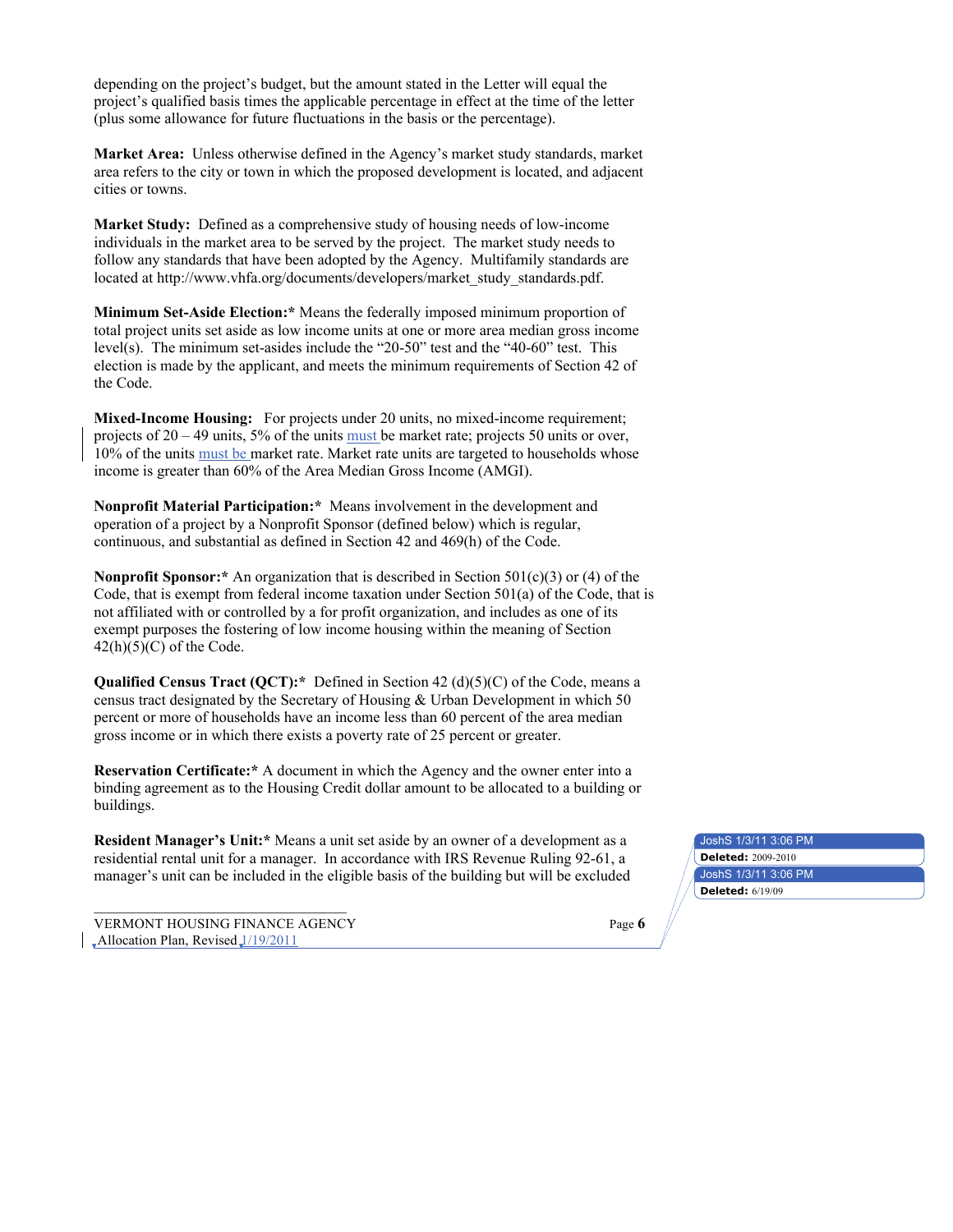from both the numerator and the denominator of the applicable fraction. A manager's unit is not classified as a residential rental unit, but rather as a facility reasonably required by a project that is functionally related and subordinate to residential rental units.

**Residential Rental Unit:\*** A rental unit in a development used as an accommodation on a non-transient basis, that contains complete physical facilities and fixtures for living, sleeping, eating, cooking, and sanitation. Qualified units are rented or available for rent on a continuous basis, with a term of at least 6 months, are available to members of the general public, and are suitable for occupancy.

**Right of First Refusal:** A separate legal document that entitles an entity to purchase the property from the owner (which will generally be a limited partnership or limited liability company) for a specified price and under specified conditions. The Right of First Refusal price must be the highest of: 1) the same terms and considerations contained in an offer of a third party; 2) the minimum purchase price as described in Section  $42(i)(7)(B)$  of the Internal Revenue Code; or 3) the target return provided in the Borrower's Limited Partnership Agreement or other document provided to the Agency in a satisfactory form. The Right of First Refusal must allow the holder of the right to make the offer on the property that triggers the Right of First Refusal.

**Serving Tenants on Public Housing Waiting Lists:** Projects must demonstrate that the tenant-group to be served by the development are families and individuals that are on waiting lists to receive Section 8 rental assistance but are not yet receiving such assistance. An example of this is a letter of commitment from a public housing authority board to provide project-based Section 8 Certificates or Vouchers to the proposed project.

**Special Needs Housing:** Special Needs Housing includes any project that incorporates a majority of special needs populations and provides service-enriched housing. Special needs populations include households or individuals who cannot live independently without supportive services. Such populations include, but are not limited to:

- persons in need of transitional housing to avoid or alleviate homelessness;
- at-risk youth:
- frail elders or persons with physical, sensory, cognitive (including traumatic brain injury), developmental and/or mental disabilities;
- or other populations where a combination of housing and supportive services will enhance the quality of life for both residents and the community at large.

### *Criteria for Defining Special Needs Housing for Seniors and/or Adults with Disabilities*

Projects that serve persons who are:

- lower income or at risk of Medicaid dependency; and
- frail or disabled,

will be considered Special Needs Housing only if the project meets one or more of the following criteria: **Deleted:** 2009-2010

JoshS 1/3/11 3:06 PM JoshS 1/3/11 3:06 PM **Deleted:** 6/19/09

VERMONT HOUSING FINANCE AGENCY Page **7**  $\Box$ Allocation Plan, Revised $\Box$ /19/2011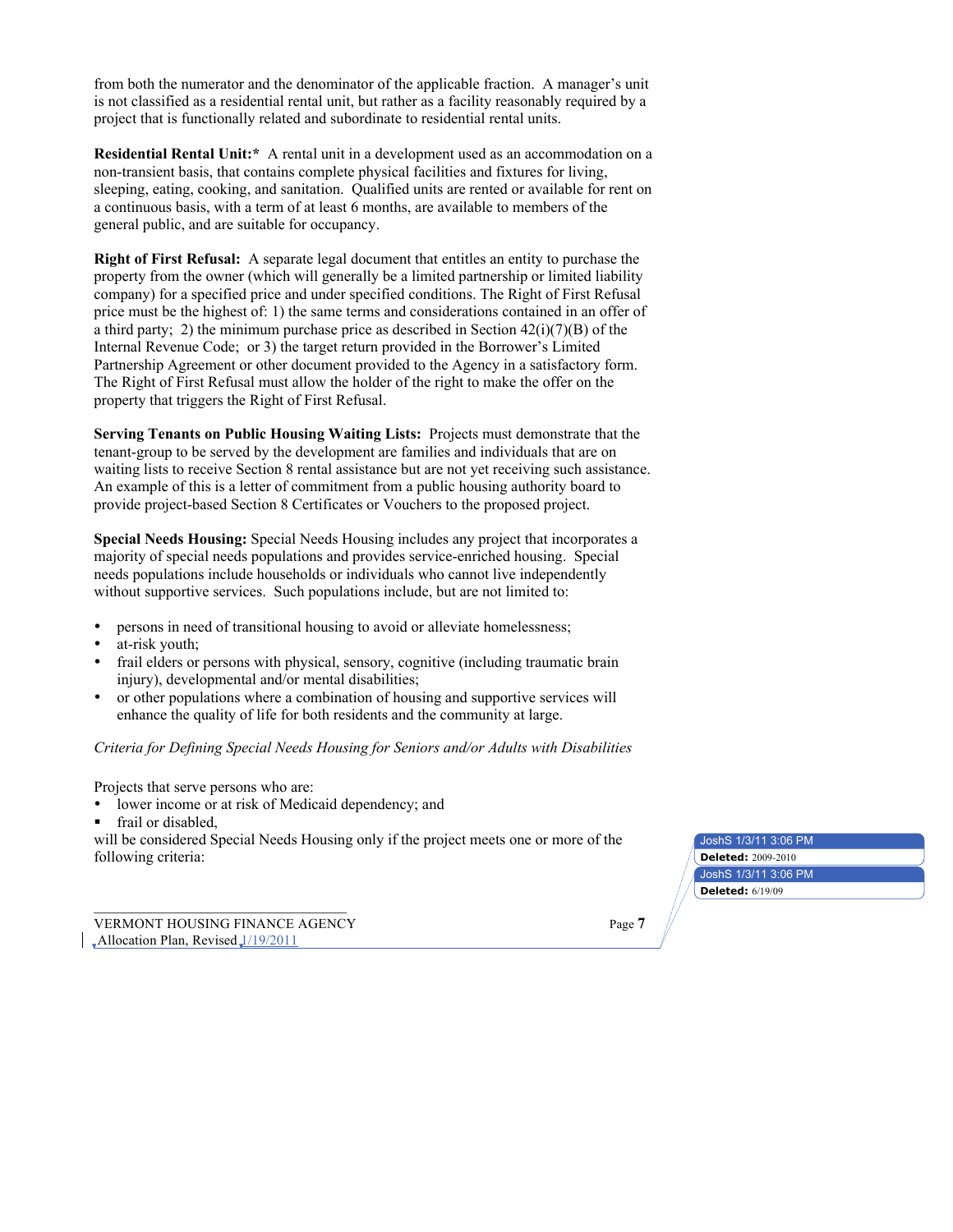- 1. Licensed Residential Care Homes, Assisted Living Residences, Therapeutic Community Residences, Homes for the Terminally Ill, or other licensed combination of housing and care or services; or Continuing Care Retirement Communities or,
- 2. Unlicensed combinations of affordable housing and affordable services that the Vermont Department of Disabilities, Aging and Independent Living (DAIL) finds will help residents to accomplish independent living and/or aging in place and where services and housing are affordable and/or coordinated with eligibility for publicly subsidized services. Projects will have a plan to utilize applicable Medicaid State Plan services, Medicaid Waiver Programs, federal or state funded services or programs, and local nonprofit services to the extent possible and in a manner such that independent living and/or aging in place is promoted to the extent possible and to a greater extent than in so-called "independent" housing; or,
- 3. Projects that are deemed by DAIL to provide a critical option for seniors in regions or market areas that have not met the State goal for community-based long-term care service utilization relative to nursing home utilization; or,
- 4. Give a preference or otherwise target units to renters participating in a 1915 Waiver or an 1115 Medicaid Waiver Research and Demonstration program designed to provide alternatives to nursing home or other institutional placement.

VHFA will work with the Agency of Human Services (AHS) on projects intended to serve special needs populations. AHS will review any Service Plans being proposed by Housing Credit developers and provide written feedback to VHFA staff on how proposed developments meet the special needs definition in the Allocation Plan and meet community needs.

**Supportive Housing:** Supportive housing is permanent housing with supportive services for persons who are homeless or at risk of homelessness. It plays an important role in the continuum of care and provides housing with services to help individuals or families become successful in independent permanent housing which may not include services. Candidates are often referred by, but not limited to, the following: homeless shelters, corrections departments, mental health agencies, community action agencies and other social service providers. Residency is not time limited.

Supportive services include, but are not limited to, life skills, budgeting, credit counseling, housekeeping and parenting. The purpose of the services is to stabilize situations and allow the individual or family to develop the resources or skills needed to access independent permanent housing.

Services may be provided by the organization managing the housing or coordinated by them with other public or private agencies who are local partners. Supportive housing can be provided in one structure or several structures, at one site or in multiple structures at scattered sites.

**State Credit:** Means the Affordable Housing Tax Credit established by the Vermont legislature in 2000, as set forth in 32 VSA chapter 151, subchapter 11I, section 5930u. **Deleted:**  $2009-2010$ 

VERMONT HOUSING FINANCE AGENCY Page **8**  $\Box$ Allocation Plan, Revised $\Box$ /19/2011

JoshS 1/3/11 3:06 PM JoshS 1/3/11 3:06 PM **Deleted:** 6/19/09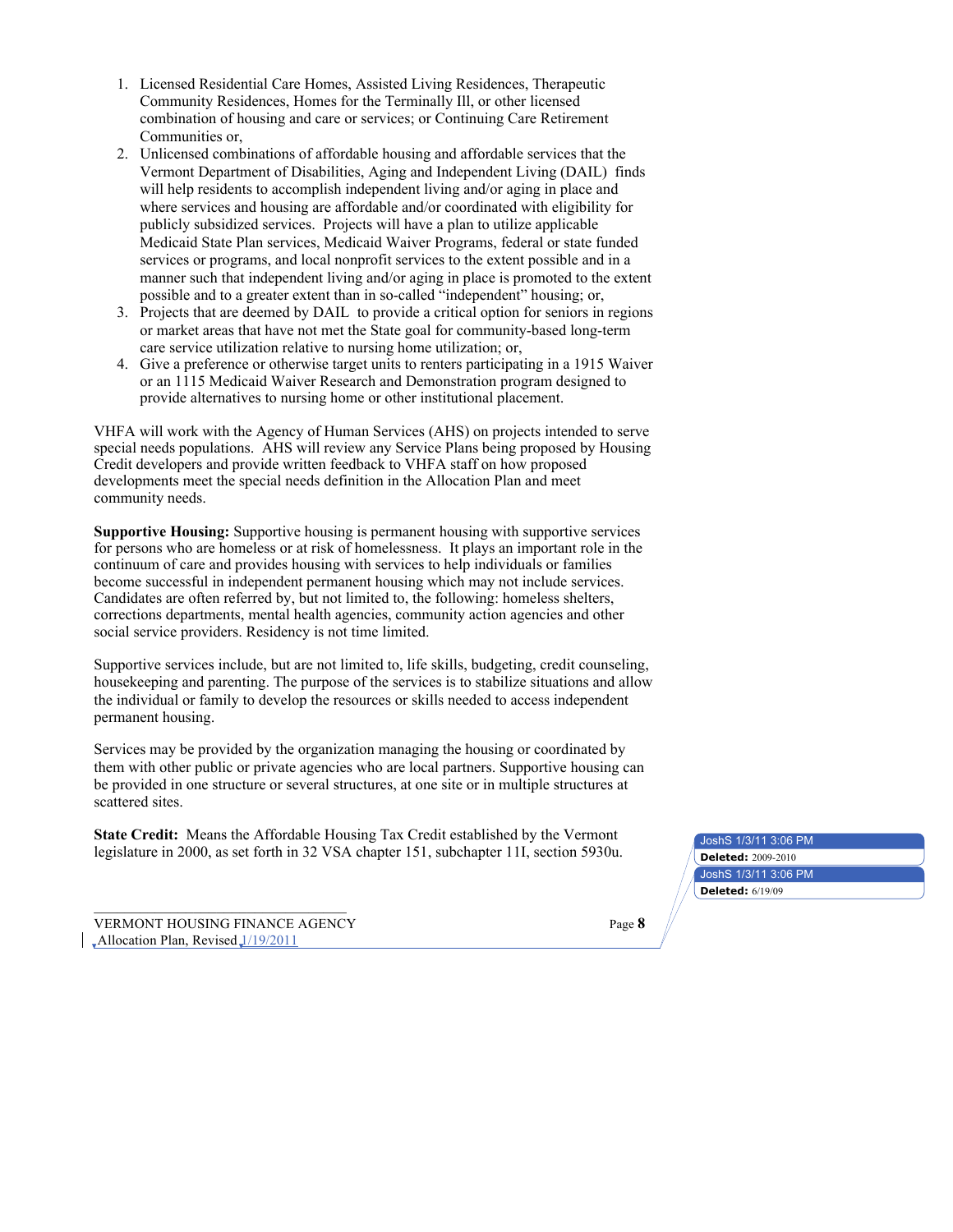Projects utilizing Ceiling or Bond Credits may also apply for State Credits. Since State Credits are used with either Ceiling or Bond Credits, the allocation process for the State Credits will mirror that of the federal credit for which they are applying.

**Tax Credit Rent:\*** A rent which, including tenant-paid utilities, cannot exceed 30% of qualifying income (up to 50% or 60% of area gross median income depending on set-aside election). To calculate rent, a certain number of occupants are assumed to occupy a unit depending on the unit's number of bedrooms (not number of occupants) (e.g. 1 person in a studio and 1.5 persons per bedroom for units of one bedroom and larger).

**Transitional Housing:** Some people who are homeless or at risk of becoming homeless need more intensive services and therefore providing them with transitional housing helps them reach their goals until they can move into permanent housing. Transitional housing is similar to Supportive Housing since there is not always a distinction in the type or design of a transitional housing unit. The only distinction from permanent Supportive Housing is that the housing occupancy is time limited; residency generally lasts from six months to two years.

Similar to Supportive Housing, Transitional Housing plays an important role in the continuum of care and provides housing with services to help individuals or families become successful in some form of permanent housing, whether it be supportive or independent. Candidates are referred by similar agencies as Supportive Housing, and the supportive services can also be those listed under Supportive Housing. Those services can also be provided by the organization managing the housing or coordinated by them with other public or private agencies who are local partners. Transitional Housing can be provided in a purpose built facility or as part of existing housing in one structure or several structures, at one site or in multiple structures at scattered sites.

**Universal Design:** A set of design practices intended to make space usable by many people, to the greatest extent possible, at little or no extra cost. Some Universal Design features include: entrances which do not involve steps; wide doorways; and light switches located at a height more reachable by all (including children and the elderly).

**Village Center:** As defined and designated by the Agency of Commerce and Community Development, Division for Historic Preservation and as provided for in 24 VSA Chapter 76A, this means the central area of a village or town. Only projects in those towns that have obtained this designation can meet this evaluation category.

Year 15 Policy: This policy: 1) outlines options available to owners of Housing Credit properties once they reach year 15 in their tax credit partnerships. Options include maintaining a development as affordable housing; selling or transferring ownership to an entity exercising a right of first refusal; or selling a development through the Qualified Contract Process; and 2) contains information about modified compliance monitoring requirements after year 15. This policy may be updated from time to time and can be found at http://www.vhfa.org/documents/developers/year\_15.pdf. **Deleted:** 2009-2010

VERMONT HOUSING FINANCE AGENCY Page **9**  $\Box$ Allocation Plan, Revised $\Box$ /19/2011

JoshS 1/3/11 3:06 PM JoshS 1/3/11 3:06 PM **Deleted:** 6/19/09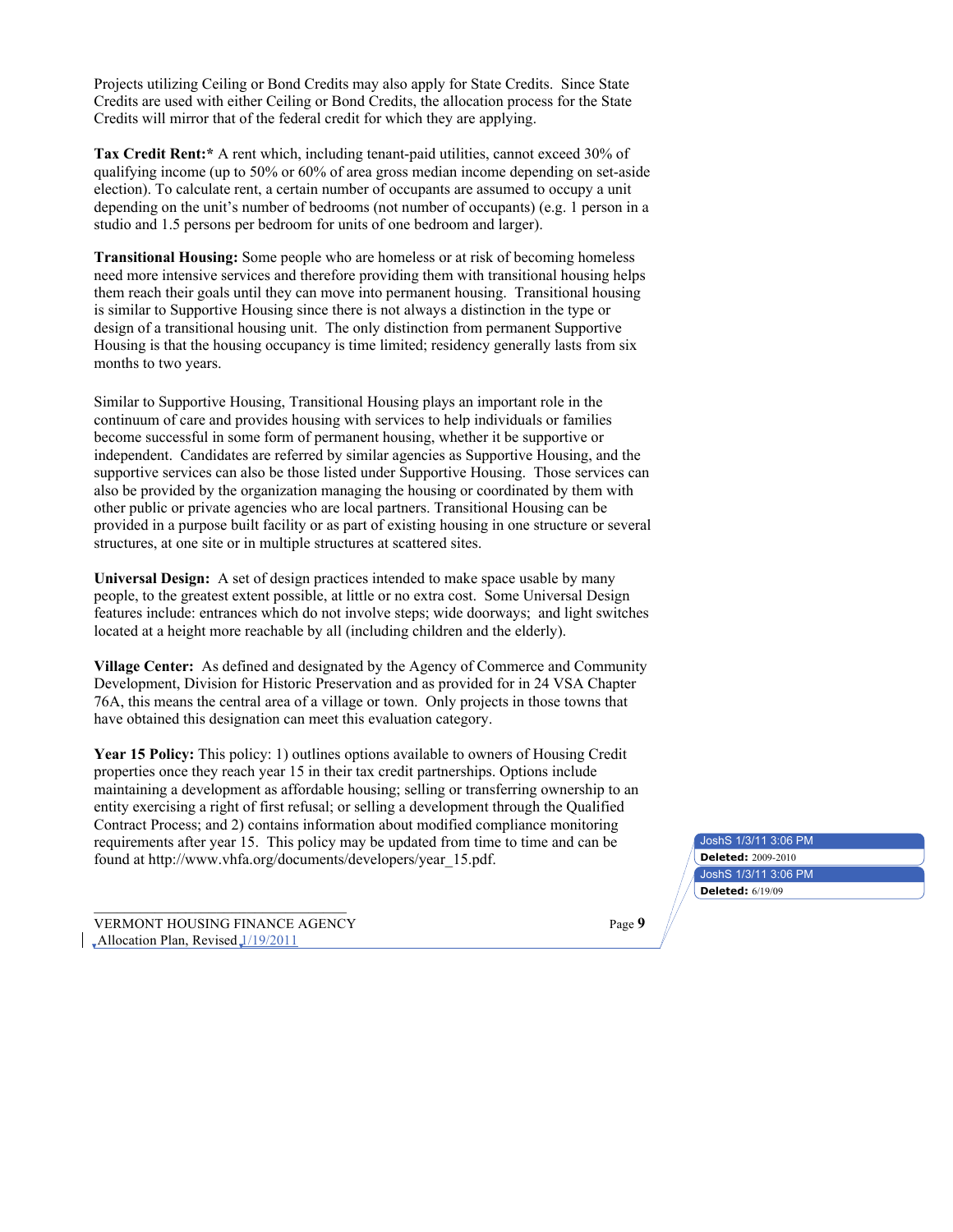### **INTRODUCTION**

The purpose of this Allocation Plan is to set forth the process and criteria under which specific housing developments will be selected to receive Homeownership Tax Credits, State Affordable Housing Tax Credits and federal Housing Credits that have been returned from allocations or that otherwise may become available. In accordance with the requirements of the Omnibus Budget Reconciliation Act of 1989, this Allocation Plan describes the application and allocation decision-making process. Priorities are set by the requirements of the law and by the rental housing needs of Vermont, as determined by the Joint Committee on Tax Credits (Joint Committee) and the VHFA Board of Commissioners.

The Agency of Commerce and Community Development (ACCD) was designated as the Housing Credit Allocating Agency by then Governor Kunin in March 1987. An advisory Joint Committee on Tax Credits was established to review and adopt allocation policies. The Joint Committee is comprised of the Commissioner of Housing and Community Affairs or his or her designee, the Executive Director of VHFA or his or her designee, the Executive Director of the State Housing Authority or his or her designee, the Executive Director of the Vermont Housing and Conservation Board, and one additional member representing housing interests appointed by the Governor. In 2004, VHFA was designated the State Housing Credit Agency by Executive Order of then Governor Douglas.

The Federal Housing Credit program was established by Congress as part of the Tax Reform Act of 1986. It offers a ten-year federal income tax credit to owners of rental housing who make certain percentages of their rental housing available for occupancy by low-income residents for at least 15 years. This incentive for the development, acquisition and rehabilitation of low-income housing allows owners, developers, and/or investors to reduce their federal tax liability in exchange for the provision of eligible low-income rental housing.

JoshS 1/5/11 2:57 PM

**Deleted:** made in 2007 or 2008 or that otherwise may become available in 2009 and 2010

#### JoshS 1/5/11 2:58 PM

**Deleted:** Planning, Office of Policy Research and Coordination

JoshS 1/5/11 2:59 PM

**Deleted:** Secretary of ACCD

JoshS 1/5/11 2:59 PM

**Deleted:** Through a Memorandum of Understanding, ACCD gave the administration of the program to VHFA.

| JoshS 1/3/11 3:06 PM      |
|---------------------------|
| <b>Deleted: 2009-2010</b> |
| JoshS 1/3/11 3:06 PM      |
| <b>Deleted: 6/19/09</b>   |

VERMONT HOUSING FINANCE AGENCY Page **10**  $\Box$ Allocation Plan, Revised $\Box$ /19/2011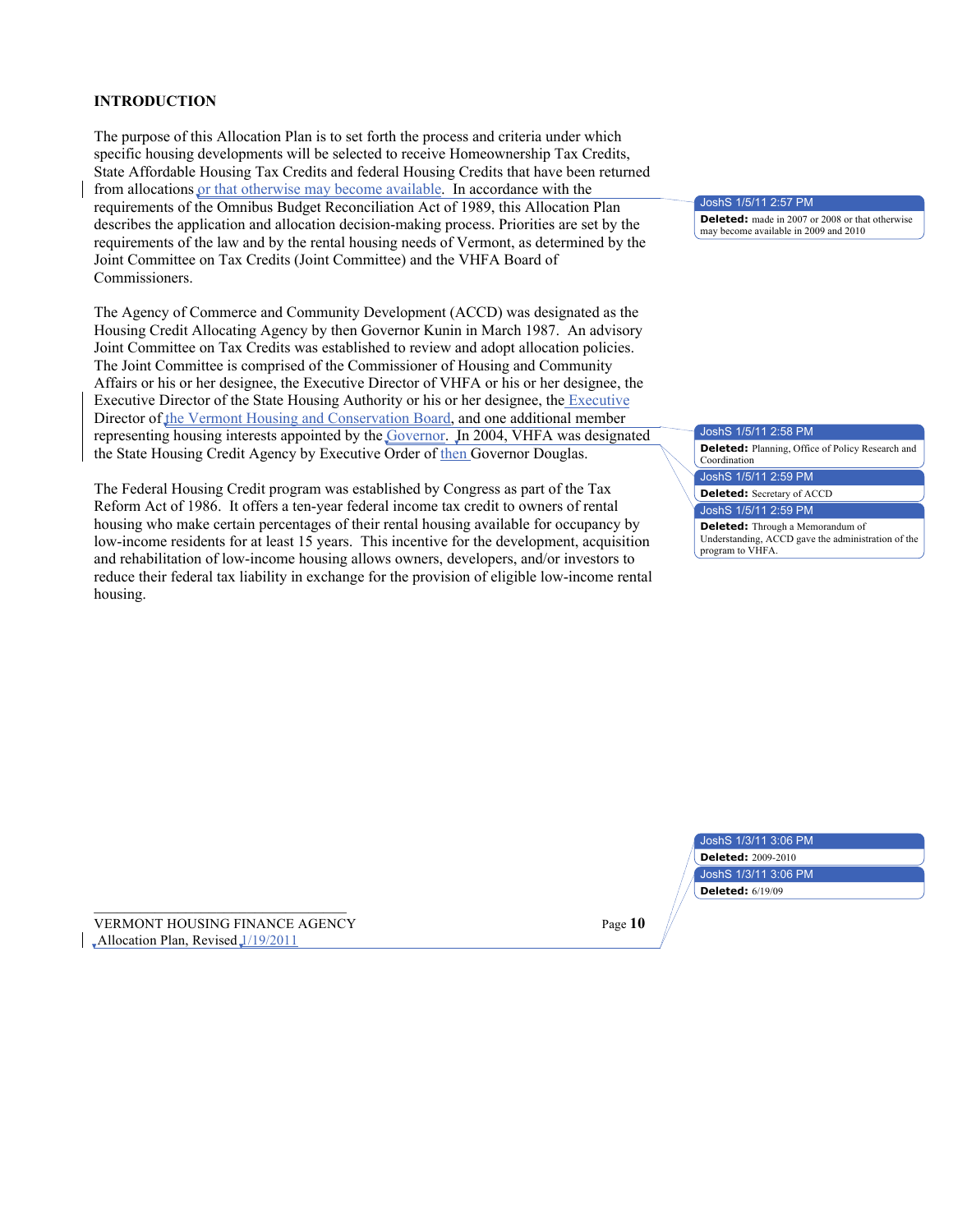### **SUMMARY OF ALLOCATION PLAN REQUIREMENTS**

The 1989 and 1990 laws made numerous changes to the Housing Credit program, including the requirement to create a "qualified allocation plan." The State's Allocation Plan must set forth selection criteria that include:

- 1. Project location
- 2. Housing needs characteristics
- 3. Project characteristics, including whether the project includes the use of housing as part of a community revitalization plan in a Qualified Census Tract
- 4. Sponsor characteristics
- 5. Tenant populations with special housing needs
- 6. Public housing waiting lists
- 7. Tenant populations of individuals with children
- 8. Projects intended for eventual tenant ownership
- 9. Historic nature, and
- 10. Energy efficiency.

In addition, the states must give preference among selected projects to those serving the lowest income tenants and to those serving qualified tenants (those persons at or below the maximum income limits set by law) for the longest period, as well as projects in Qualified Census Tracts that contribute to a concerted community revitalization plan.

States may include such other criteria as they deem appropriate and there are no requirements as to the relative weight of the various factors. As part of the review for each selected project, the chief executive officer of the particular local jurisdiction within which the project is located is to be provided "a reasonable opportunity" to comment on the proposed allocation.

Additional Housing Credit responsibilities of the Allocating Agency mandated by Congress include:

- 1. Assurance that the amount of Housing Credits allocated does not exceed the amount "necessary for the financial feasibility of the project and its viability as a qualified low-income housing project throughout the credit period."
- 2. Evaluation of all projects for consistency with the Allocation Plan and for credit need, including situations when the project is financed using tax-exempt bonds.
- 3. Agreement to "an extended low-income housing commitment" for every project. This agreement must be recorded as a restrictive covenant binding all successor owners and must allow low-income individuals the right to enforce the commitment in state court (see Section 8, "Compliance"). The commitment must require continued low-income occupancy for all Housing Credit units for the Extended-Use Period. Under the terms of the Housing Subsidy Covenant, applicants for both Ceiling and Bond Credits agree not to exercise the opt-out

VERMONT HOUSING FINANCE AGENCY Page **11**  $\Box$ Allocation Plan, Revised $\Box$ /19/2011

JoshS 1/3/11 3:06 PM

**Deleted:** 2009-2010

**Deleted:** 6/19/09

JoshS 1/3/11 3:06 PM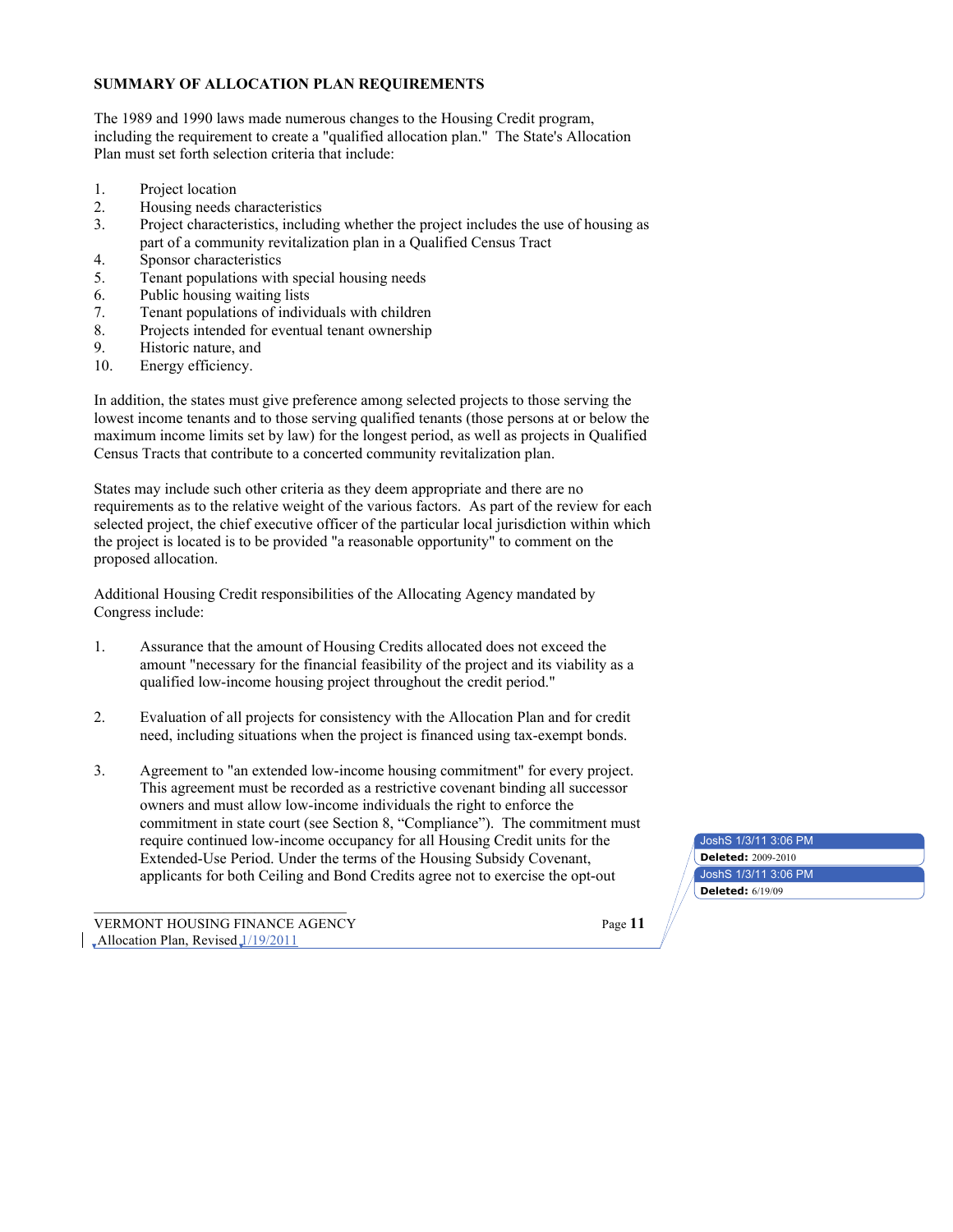provision of the Code [Section 42 (h)(6)(E)(i)(II)]. The owner agrees that they will make no such notification to the Allocating Agency to terminate the extended use provisions. Nonprofit organizations, government agencies, and tenant groups can arrange in advance, through a right of first refusal, to purchase the project at the end of the initial 15-year Compliance Period, also at a pre-determined price. Even after such a purchase, the property is subject to the Extended-Use Period of the housing subsidy covenant.

4. Monitoring of compliance with the provisions of Section 42 and notifying the Internal Revenue Service of any non-compliance of which the Agency becomes aware.

The State has adopted certain other additional requirements for the program, including:

- 1. Basis Boost: Available for projects in one or more buildings of 49 units or less only. Any project which dedicates at least  $10\%$  of its units to be occupied by clients of a Human Service Agency as evidenced through a memorandum of understanding to provide special needs housing as defined herein; or any project which greatly exceed the Green Building and Design Standards will qualify for the 130% basis boost. (Boost is up to 130% based on staff determination of credit amount needed for financial feasibility.)
- 2. Broadband: Broadband or high-speed access to the Internet is rapidly becoming an essential tool for both community and economic vitality. In order for the residents of Vermont to have access to the same educational, social and employment opportunities as other parts of the world, broadband access is critical. Unfortunately many low to moderate-income households are unable to access the service, primarily due to cost and availability factors. The state of Vermont should promote Broadband access through their housing policy in the follow manner:
	- I. Require that all new affordable housing units and substantial renovations of existing units will have the appropriate wiring (or an equivalent wireless system) to support high-speed video, voice and data.
	- II. Encourage owners and managers of all affordable units to work with broadband providers and tenants to aggregate demand for more affordable services. The State should work with key stakeholders to develop a procedure to ensure that these relationships develop.
- 3. Clarification on Bond vs. Ceiling Credit Projects: VHFA encourages projects which receive substantial capital subsidy, interest rate subsidy, or operating subsidies to structure their project as a Bond Credit development. VHFA discourages developers from pursuing a development which has both Bond and Allocated credit components (ie: "4% / 9% split development").

VERMONT HOUSING FINANCE AGENCY **Page 12** Page 12  $\Box$ Allocation Plan, Revised $\Box$ /19/2011

JoshS 12/1/10 10:30 AM

JoshS 1/3/11 3:06 PM

**Deleted:** 2009-2010

**Deleted:** 6/19/09

JoshS 1/3/11 3:06 PM

**Deleted:** fully meets or exceeds the Green Building and Design Standards; or will have 15% market units; or both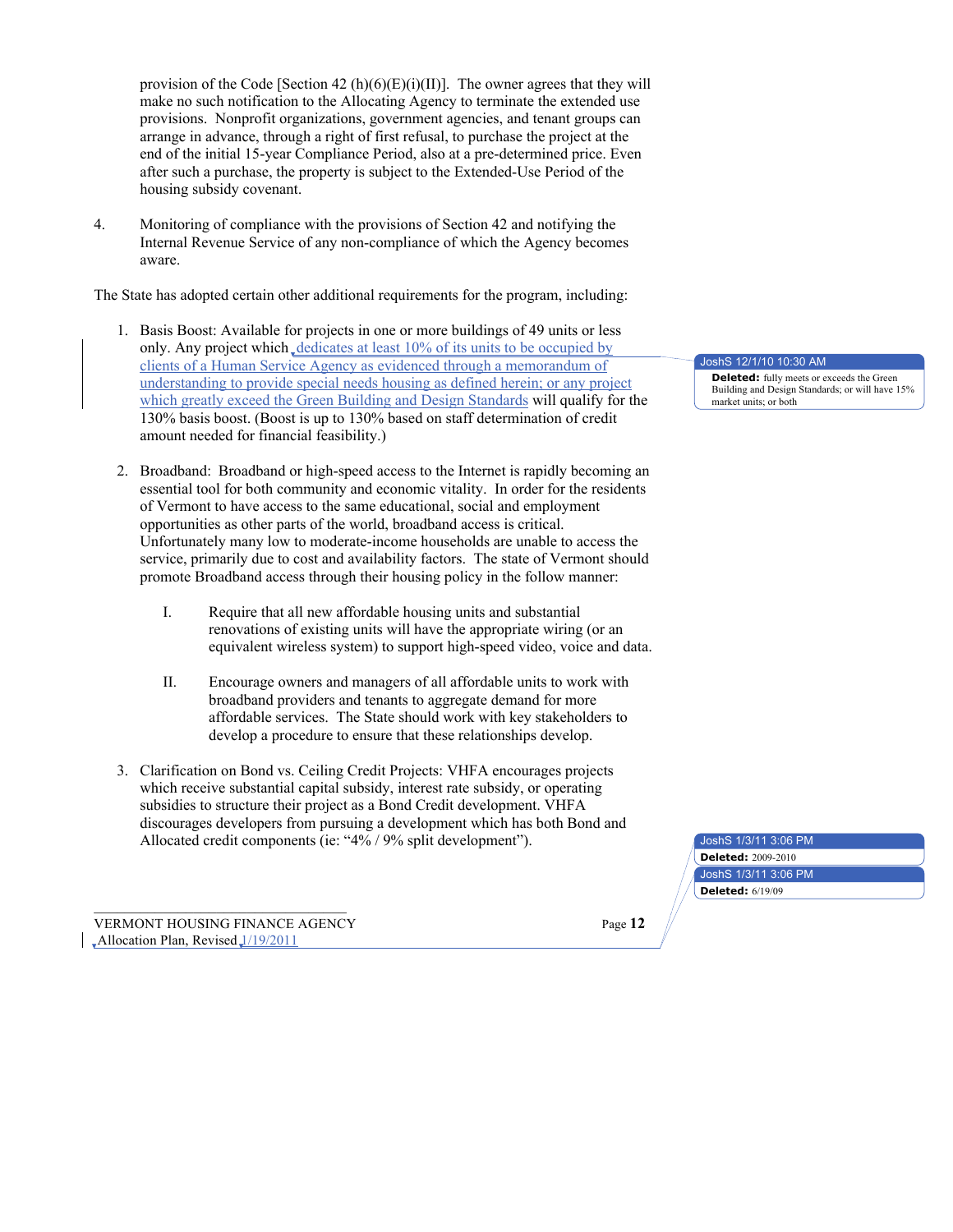- 4. Continuance of Ownership Entity: The applicant for Housing Credits must be an entity that will have an ownership interest in the development. Historically (in most cases) a limited partnership or limited liability company has been the owner. The limited partnership or limited liability company need not be legally created when the application is filed, but the identity of all principals must be disclosed in the application and the application must be submitted by at least one legally existing principal on behalf of the owner. VHFA reserves the right throughout the allocation process, up to the issuance of the IRS Form(s) 8609, to approve any changes in the identity of the principals of the ownership entity or such changes to the ownership entity's governing documents as VHFA, at its sole discretion, considers material.
- 5. Cost Certification Requirements: Detailed project financial documentation must be submitted at various stages of the Housing Credit approval process, in support of VHFA's responsibilities under the law. Certifications regarding projected or actual costs and sources of funds are required at the time the 10% test is met and at the time the final Housing Credit allocation (IRS Form 8609) is requested.
- 6. Cost Guidelines: VHFA encourages development at the lowest reasonable cost and will review development costs for reasonableness.
- 7. Green Building and Design Standards: VHFA has adopted Green Building and Design Standards for projects receiving Housing Credits or State Credits. In addition to these there are Federal requirements that may apply to projects receiving Housing Credits, including: the Fair Housing Amendments Act of 1988  $(45 \text{ U.S.C. } 3604 \text{ (F)}(3)(c))$ ; and, if certain HUD assistance is also being provided, the requirements outlined in HUD Notice PIH 2003-31.
- 8. Internal Rate of Return: The method the Allocating Agency will use to demonstrate the internal rate of return that the tax credits as an investment will generate involves discounting all equity "pay-ins" to the same date - the construction closing. The discount rate will be the "long term" Applicable Federal Rate (AFR) as published monthly by the IRS (annual compounding rate). The tax benefits will be "future valued" to the end of the initial 15-year compliance period using the same long term AFR. The internal rate of return will then be calculated by discounting the "future valued" benefits back to the date of the discounted equity contributions. This method is described in A Developer's Guide to the Low Income Housing Tax Credits, 3rd Edition, by Herb Stevens and Tom Tracy, Chapter 5, Section 5.03(B)(3), p. 124. To equalize comparison of developments with and without Historic Rehabilitation Tax Credits, the benefits stream will be reduced by the amount of the historic credit in the first year and the first equity contribution(s) will be reduced by .85 times the historic credit amount (an approximation of the equity raised from syndication of the historic credit).
- 9. Investor Services Fees (also called Asset Management Fees): Developers whose affiliated general partner provides a direct asset management function may take a

VERMONT HOUSING FINANCE AGENCY Page **13**  $\Box$ Allocation Plan, Revised $\Box$ /19/2011

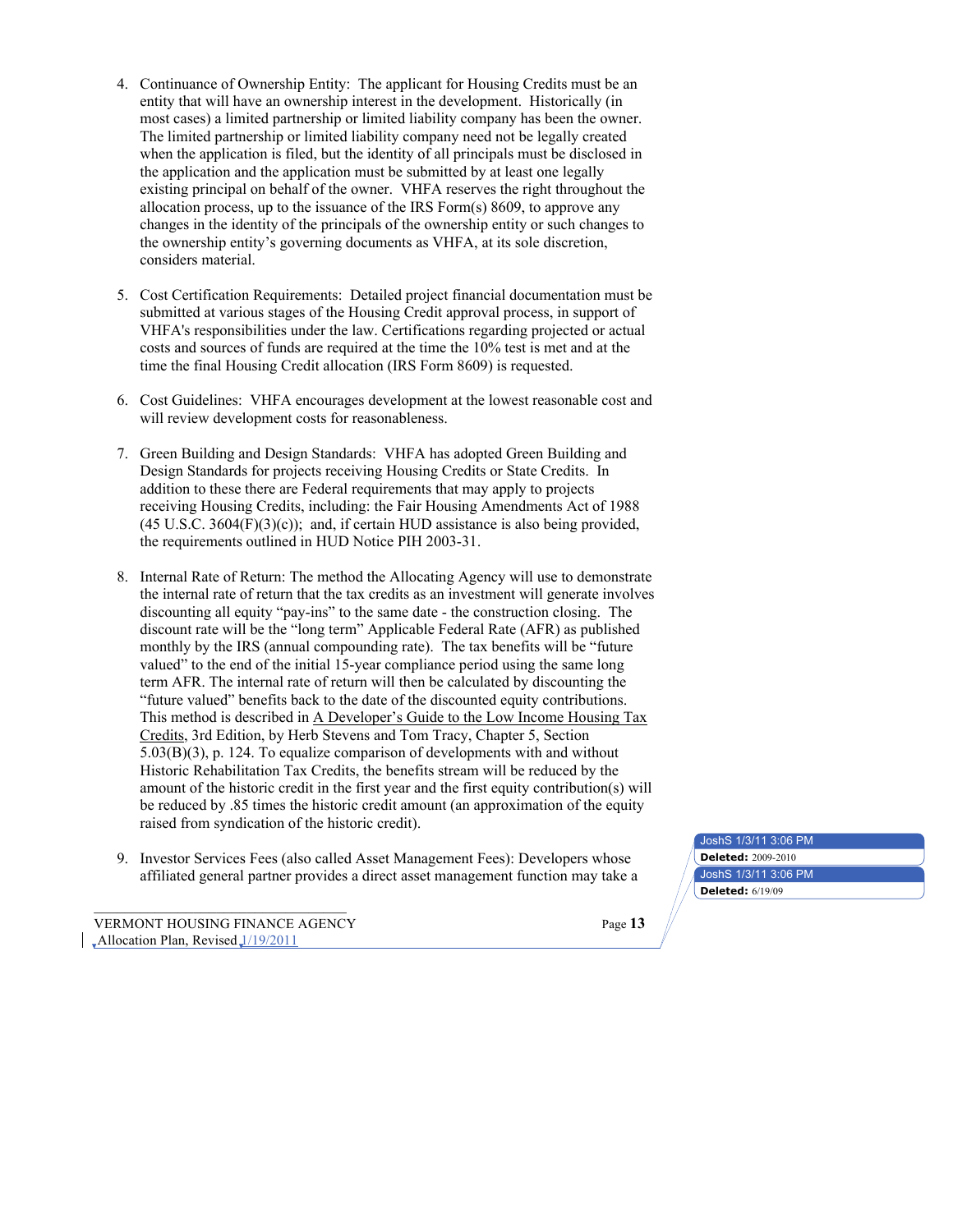budgeted fee not to exceed \$8 per unit per month, and any additional asset management fees or other income from operations will be taken only as a distribution of surplus cash. Developers may be required to submit some evidence of compliance (accounting records, affidavit, etc.) with this requirement on existing Housing Credit projects in order to be eligible to apply for Housing Credits for any new or existing developments.

- 10. Optional Services: Sponsors of developments offering optional services shall describe the services to be offered and the cost(s). Optional services must be competitively priced, reasonable, and affordable. Assumptions regarding income from optional services shall be reasonable and result in a financially feasible project. The Allocating Agency may reject applications based on services being offered if those services are not reasonable and/or competitively-priced. Projects which either add or remove services after an application has already been submitted will need to be reviewed anew.
- 11. Per Project Limit: There is an overall per project limit of 30% of the annual "per capita" tax credits. The VHFA Board can waive this limit for projects of "statewide significance". A project of statewide significance is defined as: one which, if it does not go forward: 1) will result in a loss of considerable federal funding for Vermonters; or 2) will result in the displacement of a large number of low income households; or 3) will result in the continued presence of significant health hazards (e.g. extraordinary environmental cleanup is a component of the project and the cost of that cleanup is high). The VHFA Board may amend this definition and may determine on a case-by-case basis that a project has statewide significance even if it does not meet one of these three definitions. Developers are discouraged from requesting more than 30% of the credit ceiling, and if they do so, should be prepared to document that all other potential sources of funding and financing have been requested, and that there is justification for their credit request. Developers are also encouraged to phase project development, when feasible, in order to keep Housing Credit requests at or below the per project limit.
- 12. By law, a minimum of 10% of Vermont's annual credit ceiling must be reserved for developments sponsored by nonprofit organizations that own an interest in the project (directly or through a partnership) and materially participate in the development and operation of the project throughout the compliance period.
- 13. Purchase Price Parameters: Under certain situations, if the purchase price exceeds the outstanding balance of debt on the property plus capital improvements and appropriate closing costs, the project will be ineligible for Housing Credits. (Debt may include amortizing debt, deferred debt, seller financing, and seller contributions. All debt, capital improvements, and closing costs must be normal, well-documented, and in a format acceptable to VHFA.) Those situations are: 1) when an owner forms a partnership or corporation to purchase a property it currently owns; or 2) when a nonprofit, governmental entity, or quasigovernmental entity sells a property it owns to another party that is applying for

VERMONT HOUSING FINANCE AGENCY Page **14**  $\Box$ Allocation Plan, Revised $\Box$ /19/2011

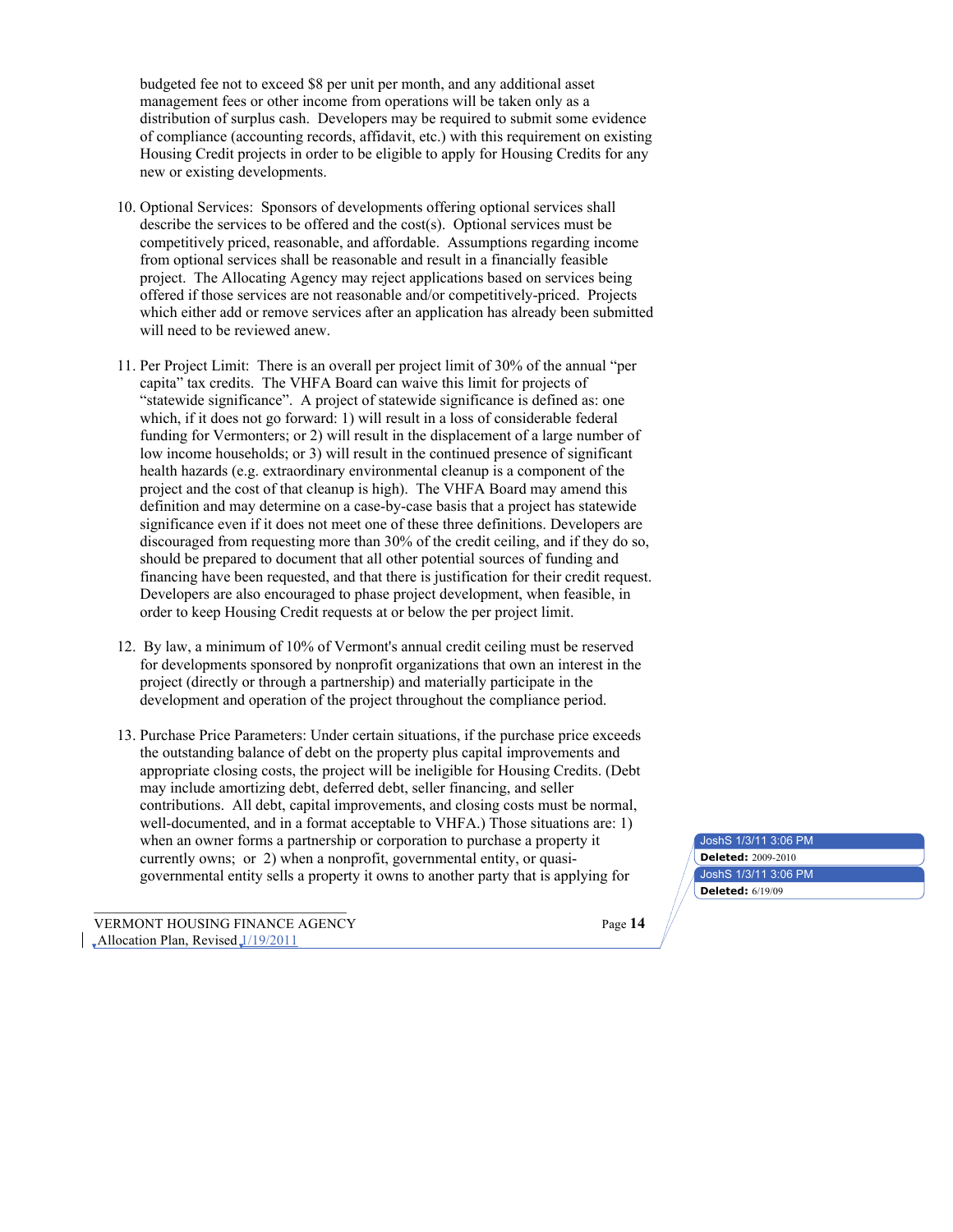Housing Credits; or 3) when any owner who used state or federal subsidies or subsidized financing to acquire, build, or rehabilitate the property originally is the seller of a property that is applying for Housing Credits. An exception to this third instance is specifically made for applications that would preserve existing "deep subsidy" affordable housing, such as Section 8 New Construction / Substantial Rehabilitation projects. In some instances, these projects are located in competitive markets or provide current owners with other incentives to opt out of the assisted/affordable housing stock at the end of the rental assistance contract. Acquisition cost in these cases would be determined by appraised value. VHFA has adopted an appraisal policy for the acquisition and preservation of these projects.

- 14. Return of Previously Allocated Ceiling Credits: VHFA may re-issue Housing Credits allocated to projects that have not utilized the Housing Credit. Returned Housing Credits will be re-used in accordance with this Allocation Plan. In the event that the following four conditions are met, the Allocating Agency may accept a return of Housing Credits from a Project and re-allocate an amount of Housing Credits less than or equal to the amount of returned Housing Credits to the same Project without the necessity of holding a competitive round for the Housing Credits:
	- I. The Project's viability is threatened by extraordinary circumstances (which generally will not include delays in securing state or local approvals) that become apparent so late in a year that it is not feasible to hold a competitive round;
	- II. With the return and re-allocation, the Project can be placed in service within the maximum time limits allowed by the Internal Revenue Code under the original allocation;
	- III. The amount of Housing Credits available to the State is not reduced; and
	- IV. The VHFA Board of Commissioners approves the return and reallocation.

Senior Housing and Ceiling Credits: The Housing Needs Assessment, conducted as part of the 2010 Consolidated Plan, showed a much higher need for non-age restricted housing than independent senior housing (http://www.vhfa.org/documents/hna2010/05-rental.pdf, page V-5). Therefore, this Qualified Allocation Plan's highest priorities will be to alleviate the shortage of affordable non-age restricted housing, to reduce and eventually eliminate homelessness, and house those with special needs, as defined by the Consolidated Plan.

Senior housing will be considered for funding when it leverages new rental assistance or other subsidies\* for the lowest income seniors or when it meets a clear, unmet need in the region.

Other subsidies shall mean funding from capital sources outside the commonly used housing programs that are annually funded – HOME and VCDP funds would not meet this leverage test, but (for example) HUD 202, HUD Special Purpose or AHP funds would.APPLICATION PROCESS

VERMONT HOUSING FINANCE AGENCY Page **15**  $\Box$ Allocation Plan, Revised $\Box$ /19/2011



# JoshS 1/3/11 3:06 PM JoshS 1/3/11 3:06 PM JoshS 1/21/11 9:08 AM **Deleted: Deleted:** 2009-2010 **Deleted:** 6/19/09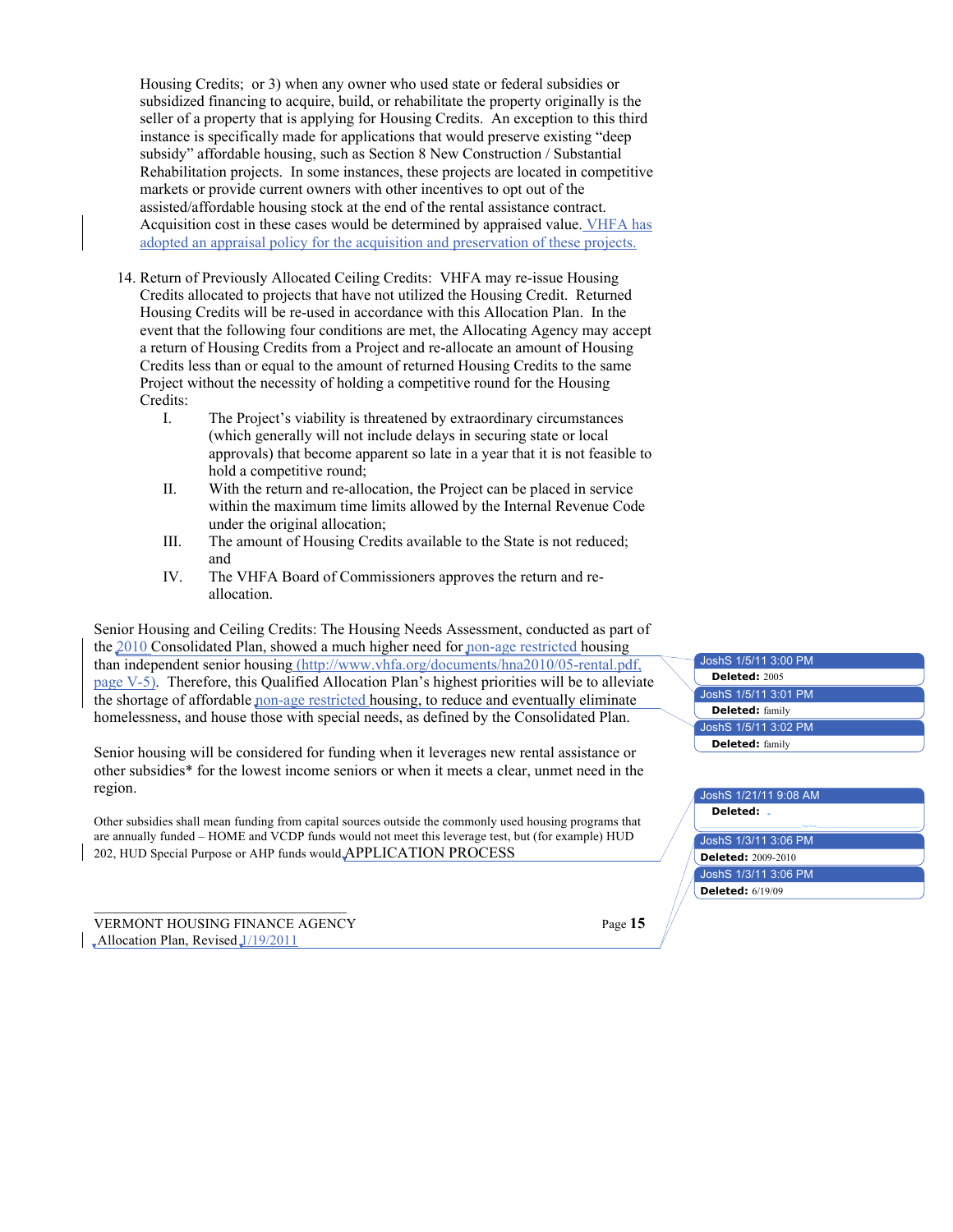The process of applying for and receiving Ceiling Credits involves six benchmarks, each carrying with it submission requirements. These are outlined on Table A (attached). Some important features of this process are:

- The sponsor can receive a Letter of Intent to Provide an Allocation of Housing Credits relatively early in the development process so that if the development can be constructed as proposed, this significant piece of the funding sources is assured.
- VHFA staff can, when an approved development has hit certain benchmarks, issue the appropriate documentation of the credit award (including a Binding Rate Agreement, Reservation Certificate, Carryover Allocation, and 8609).
- The VHFA Board of Commissioners is able to make their decision to provide this Letter of Intent all at once, based on features of the development (including design features) that the sponsor represents, rather than having the sponsor resubmit the same (or a very similar) proposal repeatedly in order to get approval during pre-determined funding cycles.
- Any proposal that goes before the VHFA Board and is not approved for a Letter of Intent cannot re-apply for credits for a six-month period.
- In the event that a sponsor who has received a Letter of Intent from VHFA is unable to move the project forward and receive a Reservation Certificate / Binding Rate Agreement within 18 months of the Letter of Intent date, the Letter of Intent will expire and the sponsor is "locked-out" from re-applying for credits for that development for a six-month period. This 18-month period can be extended by the VHFA Board if the project's permits are under appeal in Environmental Court or the Vermont Supreme Court.

### 1. PRE-APPLICATION MEETING

VHFA staff and the developer will meet to discuss the proposal. Prior to this meeting the developer will have had discussions with the other funding agencies that are shown in the draft pro-forma to discuss the availability of such funding, the timing of their award cycles, the reasonableness of the amount requested, and the compatibility of the funding source with the proposed development. No formal application for these other funding sources needs to have been submitted at the time of the Housing Credit pre-application meeting. Developers do not need to have site control for this meeting but do need to have an identified site, and will provide VHFA staff with a site map (i.e. tax map or pre-existing site survey map, such as a map for zoning or subdivision purposes).

The purpose of this meeting is to allow VHFA staff to see how compatible the proposal is with the evaluation criteria in the Plan and to provide feedback to the developer on what if any changes might be considered to make the development more compatible. VHFA staff will also provide feedback on whether other funding sources than those listed in the draft pro-forma ought to be pursued.

## 2. FULL APPLICATION

VERMONT HOUSING FINANCE AGENCY **Page 16** Page 16  $\Box$ Allocation Plan, Revised $\Box$ /19/2011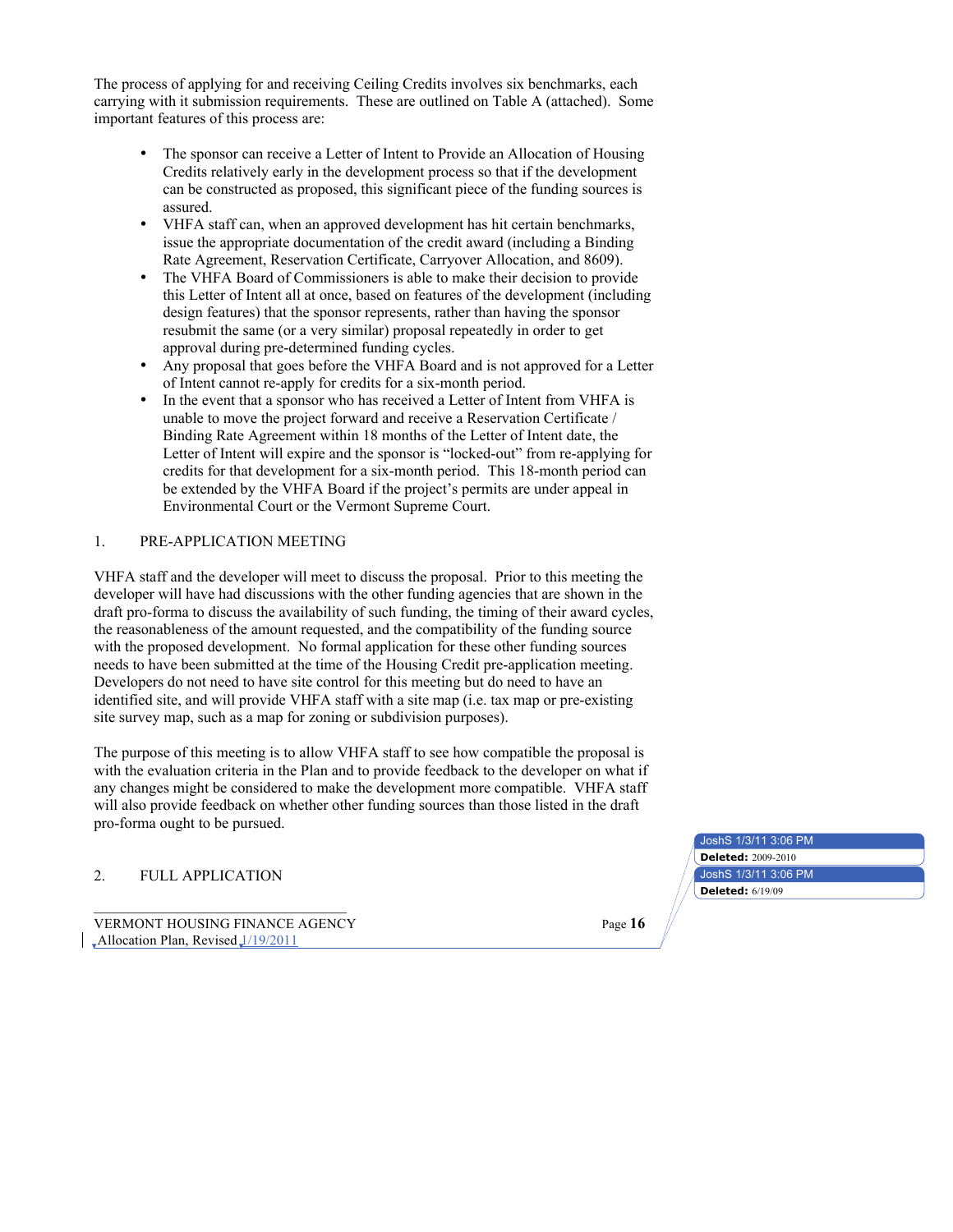VHFA is required by law to assure that each project that receives a Housing Credit allocation substantiates its viability and need for Housing Credits. An applicant must meet the following basic qualifications:

I. Submission of a complete VHFA application and Housing Credit Appendix, including all required attachments and payment of required fees.

At the time of application the developer must submit either elevation drawings or computer-generated images of the completed buildings (for new construction; for rehabilitation of existing structures, photographs will suffice). For both types of projects a site plan needs to be provided. The developer must also provide evidence (i.e. a letter from the town) that they have met with the town's zoning administrator and that the municipality finds the proposal's density is allowed under the current zoning for the site. Other required application submissions are listed in the Housing Credit application package.

The Sponsor must clearly identify and provide an explanation of any line item in the capital budget or operating budget of which all or any portion of the dollar amount therein is going to the Sponsor or to a related party.

The developer of a scattered site development (in which not all of the units are Housing Credit restricted) can submit either a separate application for each building or group of buildings on contiguous sites or one application for the entire scattered site project. If just one application is submitted, in the event any one building in the project drops out, the entire Housing Credit award will be returned. For scattered site proposals under common ownership, management, and financing, there will be only one application fee charged for the entire development regardless of whether one application or multiple applications are used.

Any significant change in a proposal, once it has been issued a Letter of Intent, will jeopardize the set-aside of credits and staff, in consultation with the VHFA Board, can at that point require the credits to be returned. A significant change will mean any reduction in the number of bedrooms per unit or square footage of units, decrease in number of total units, increase in rents (other than because of the annual increase in the published tax credit rents), increase in overall density, loss of site control, or any change that, had it been in the original proposal, might have resulted in a different evaluation of the project.

II. Proposal must meet the basic occupancy and rent restrictions.

The Application form has tables with the minimum rent and tenant income restrictions. According to the Code, at least 20% of the units must be restricted to tenants at or below 50% of Area Median Gross Income (AMGI) or 40% of the units must be restricted to tenants at 60% of AMGI. The restrictions are enforced with the Housing Subsidy Covenant (see "Compliance" section).

VERMONT HOUSING FINANCE AGENCY Page **17**  $\Box$ Allocation Plan, Revised $\Box$ /19/2011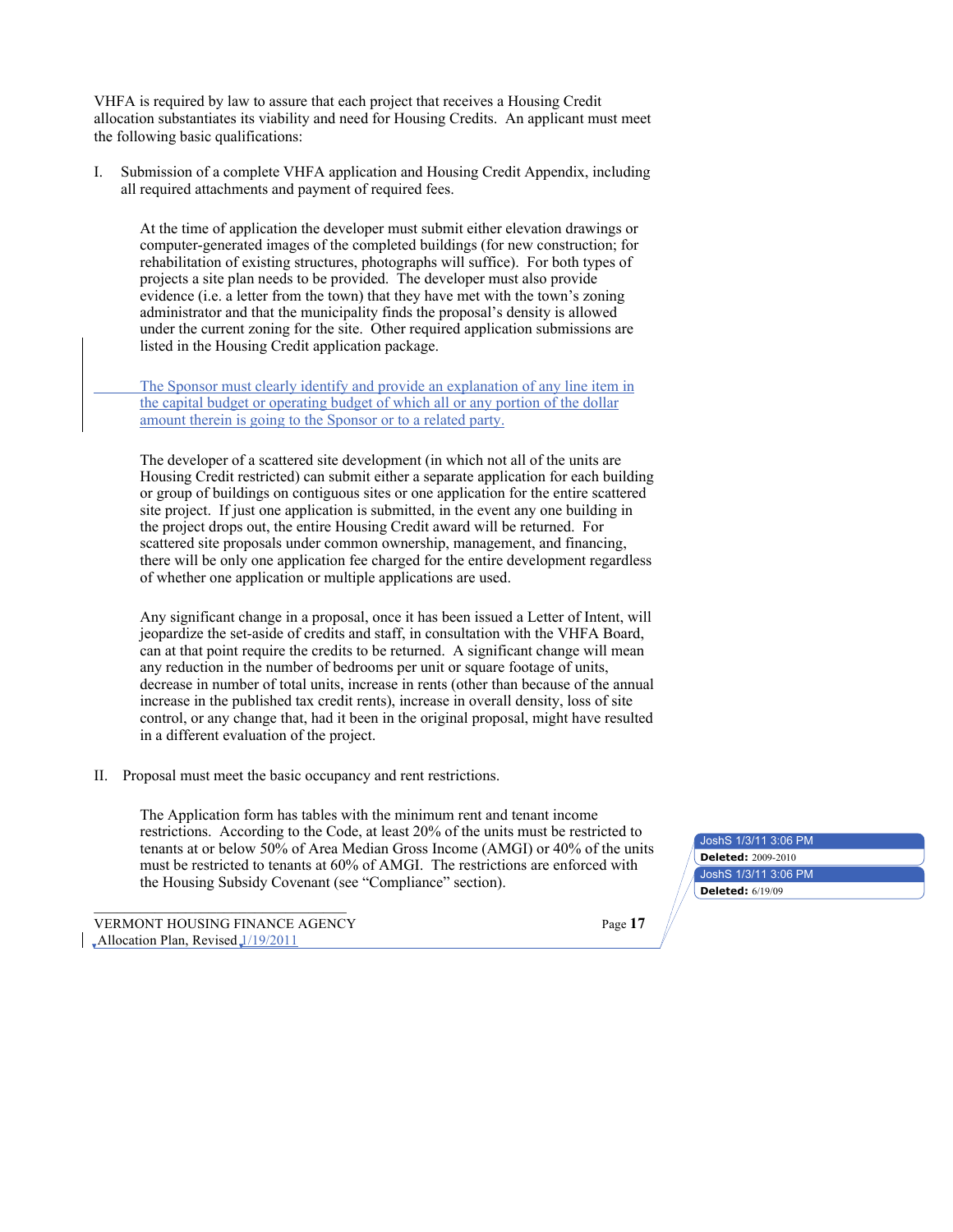III. Applicant has established the need and demand (i.e. market feasibility) for the type and cost of housing that is being proposed.

A disinterested party who is approved by the Allocating Agency must conduct a market study at the developer's expense. An independently-prepared projectspecific market study that meets the Market Study Standards must be submitted by the developer at time of application. The Allocating Agency will also consider the impact that the proposed development will have on the existing stock of rental housing in the area, whether subsidized or unsubsidized, and may, at its sole discretion, reject an application that might have a negative impact on the existing housing stock. For example, if a development for newly constructed housing is proposed in a community with relatively high vacancy rates in rental units, has an older housing stock of rental units (in need of rehabilitation), or both, the Allocating Agency may, at its sole discretion, determine that constructing new housing may have a negative impact on the existing housing stock (i.e. vacancy rates may rise, physical conditions may deteriorate further) and, therefore, may not reserve credits for the proposed development on this basis.

IV. Housing Credit Awards will be based upon the experience and capacity of the project team.

The developer must demonstrate the capacity to undertake the development as proposed, either through its own experience and capacity or through the use of experienced consultants. In the event the developer is proposing multiple projects in any given year, the organization must have the capacity to oversee all of the developments proposed.

V. Developer's Fee / Consultant Fee in the budget does not exceed the program limits.

The developer and the Allocating Agency prior to the issuance of the initial Housing Credit Reservation Certificate/Binding Rate Agreement shall agree upon the amount of the Developer's Fee. In the event that no Reservation Certificate or Binding Rate Agreement is issued, the relevant date will be the issuance of the Carryover Allocation. Once this fee has been agreed upon, the Allocating Agency will not recognize any increases in the fee, whether total development costs increase or decrease, in any Carryover Allocation or final allocation of Housing Credits. However, in the event of a substantial change in the project (such as an increase or decrease in the total number of units in the project) the Allocating Agency may permit an increase or require a decrease in the Developer's Fee. VHFA may consider exceptions to the Developer's Fee limit on a case-by-case basis for extraordinary circumstances.

VI. Builder's Profit **/** Overhead **/** General Requirements in the budget comply with Allocation Plan limits.

VERMONT HOUSING FINANCE AGENCY Page **18**  $\Box$ Allocation Plan, Revised  $\Box$ /19/2011

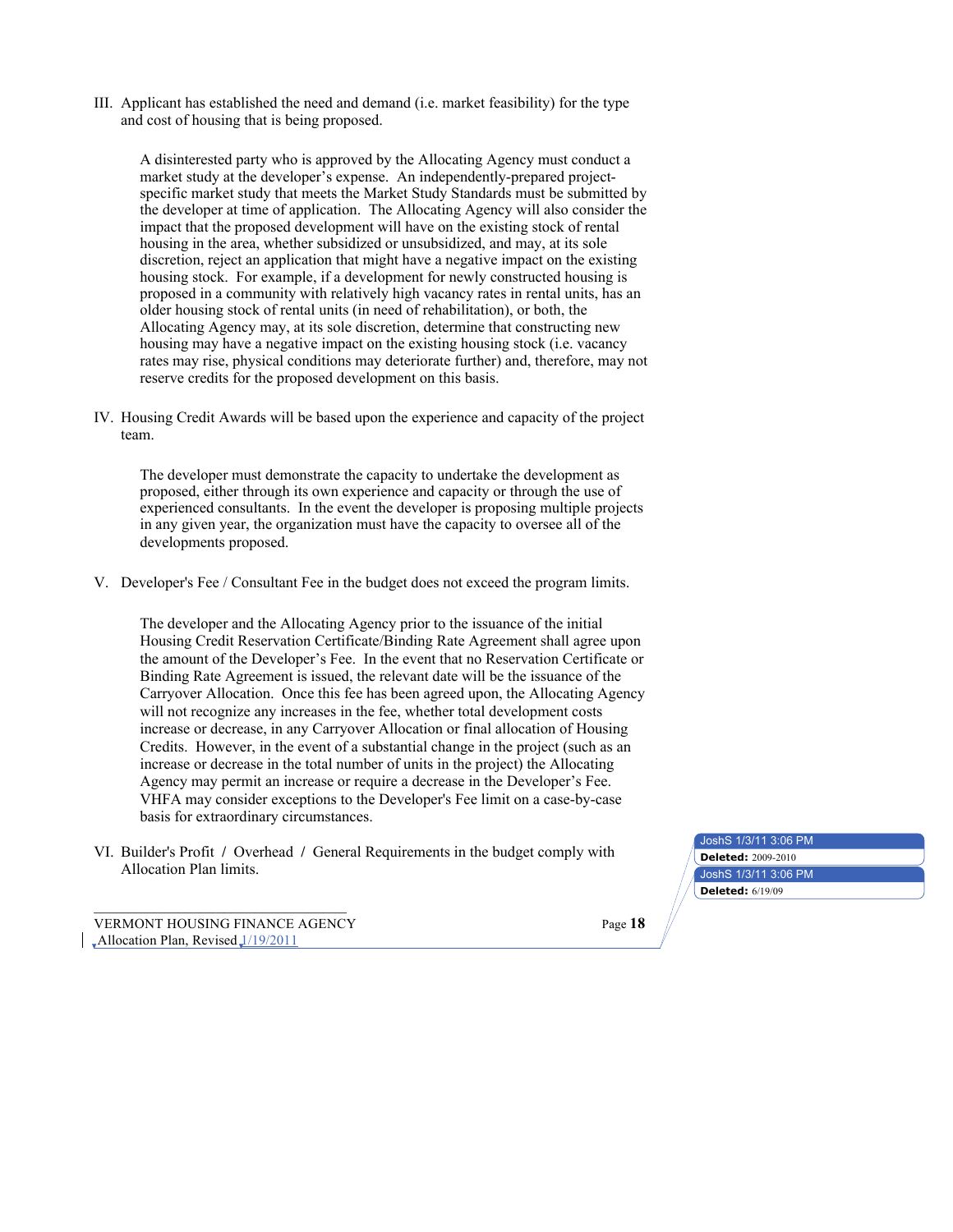VII. Applicant may, at its option, agree to provide a Right of First Refusal to purchase the property to a nonprofit at the end of the 15 year Compliance Period; all projects receiving Ceiling Credits must agree to a perpetual Housing Subsidy Covenant.

In projects receiving credits "automatically" from the use of tax-exempt bond financing, a 30 year Housing Subsidy Covenant will be required. Both types of Covenants will require that the income and rent restrictions imposed by the Housing Credit Program will remain in effect for the initial 15 Year Compliance Period as described in the Covenant. Income and rent restrictions may be modified in accordance with the Year 15 Policy.

- VIII. The developer will provide a Capital Needs Assessment for all projects and will ensure that the scope of work addresses all long-term capital needs of the project. For projects that are new construction (or are creating new housing units through an adaptive re-use of a building), or for projects that are "gut" rehabilitation (such that all major systems are either being replaced or are in good condition and are expected to have the same capital lifespan as if they were new) the CNA can be submitted later in the development process (but prior to issuance of the IRS Form 8609). For all other developments the CNA is required prior to issuance of the Reservation Certificate / Binding Rate Agreement or, if no such agreement is needed, prior to the Carryover Allocation. The purpose of this requirement is to provide, in a timely fashion, information to the owner and to VHFA regarding the scope of rehabilitation and the funding of the replacement reserves in the operating budget.
- IX. In addition, for projects of  $20 49$  units, at least 5% of the units must be Mixed-Income Housing. For projects of 50 units or more, at least 10% of the units must be Mixed-Income Housing. For projects of less than 20 units, there is no Mixed-Income Housing requirement.
- X. Project is planned to maintain the historic settlement pattern of compact village and urban centers separated by rural countryside, in a Dense Infill Site (or its equivalent), or provide workforce housing in a ski area. Workforce housing in a ski area is permissible when: development in the nearest downtown or village center is infeasible; the community's affordable housing needs are underserved; the site is available at a bargain-sale or other below-market price; the housing is clustered on the site; and reasonable efforts have been made to connect the site to other services in the community.
- XI. Threshold Criteria (For Ceiling Credit Applications Only): In order to be brought to the Board for approval, the project must meet at least three of the top tier evaluation categories and at least one other (top tier or lower tier) evaluation categories from the "Consolidated Plan Priorities / Other Priorities" evaluation criterion.

Finally, all rehabilitation developments must plan on performing a substantial rehabilitation such that all of the long-term capital needs that have been identified in the Capital Needs Assessment will be addressed. In most cases this amount of

VERMONT HOUSING FINANCE AGENCY **Page 19** Page 19  $\Box$ Allocation Plan, Revised  $\Box$ /19/2011

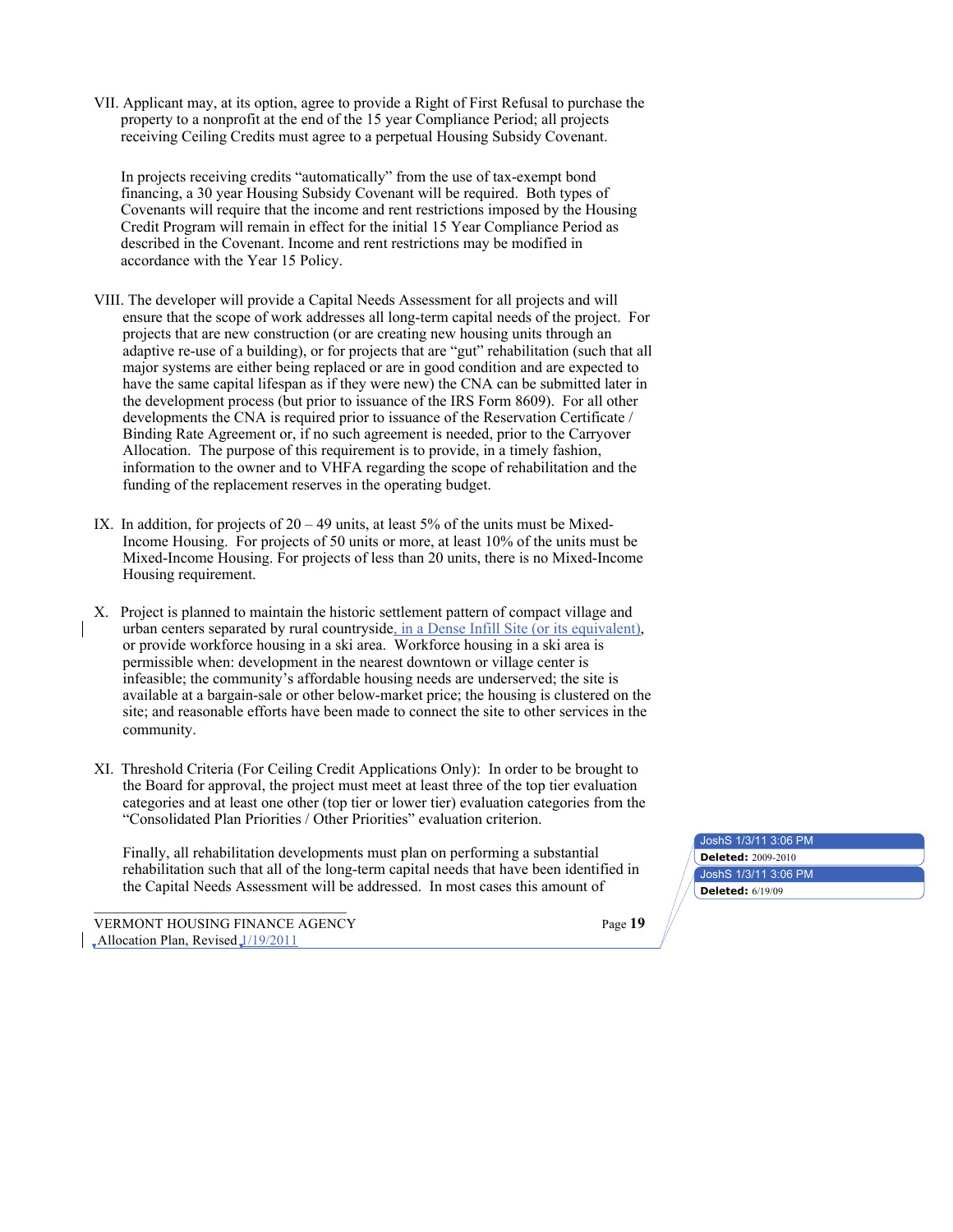rehabilitation will exceed the minimum required by the Code, which is \$6,000 per unit or 20 percent of the adjusted basis of the building (or such amount as may be adjusted from time to time and published by the IRS).

All applications that are approved by the Board will be held to the rules and requirements of the Plan in effect at the time of Board approval, unless there are retroactive changes to the Code that staff need to impose on all previous awardees. When a new Plan is adopted, it will apply to all applications submitted after its adoption only."

In the event that the credits are fully committed and competition for the credits becomes more intense requiring lockouts of applications for extended periods of time, the Board may at its discretion change the minimum threshold requirements (e.g. require more than the three top tier and one additional as described above) and evaluate projects competitively.

### 3. BOARD APPROVAL

The VHFA Board of Commissioners at its monthly meeting will vote on approving Housing Credits for specific proposals. At that time conditions may be imposed by the Board in addition to conditions that Staff will be requiring. These additional conditions may include, but are not limited to: requiring the sponsor to seek alternative funding sources to those shown in the pro forma; design changes or the addition of other features or amenities; documentation of representations made by the sponsor; changes to the fee structure of optional services, or to the services themselves; changes to the tenant income mix or rent structure; and a requirement that the project be brought back before the VHFA Board after some conditions have been satisfied. A target of up to two years' worth of Ceiling Credits may be committed via Letters of Intent (this amount may be adjusted from time to time by the VHFA Board). The VHFA Board may decide to commit Credits in excess of two years' worth in one limited circumstance: if a development is bringing in substantial new resources to the State (that are not the sources commonly used that get annual funding appropriated, i.e. HOME, CDBG and state trust fund) that are, in VHFA Staff's determination, essential to the financial strength and viability of the development, and which require award of credits as a precondition to, or create a competitive benefit for, applying for that resource. For purposes of this exception, "substantial" is defined as at least 40% of a project's total cost including non-capital contributions such as funding for services or rental assistance.

### 4. RESERVATION CERTIFICATE / BINDING RATE AGREEMENT

VHFA staff will issue a Reservation Certificate or a Binding Rate Agreement when certain benchmarks have been met, including any conditions that have been imposed in the VHFA Board Approval and those reflected in the Letter of Intent. Those benchmarks include: submission of a CNA (lesser rehabilitation projects only – see "Application Process – Full Application, Section VIII"); having plans and specifications for construction in a form sufficient to prepare reasonably accurate construction cost estimates; all required local

VERMONT HOUSING FINANCE AGENCY Page **20**  $\Box$ Allocation Plan, Revised $\Box$ /19/2011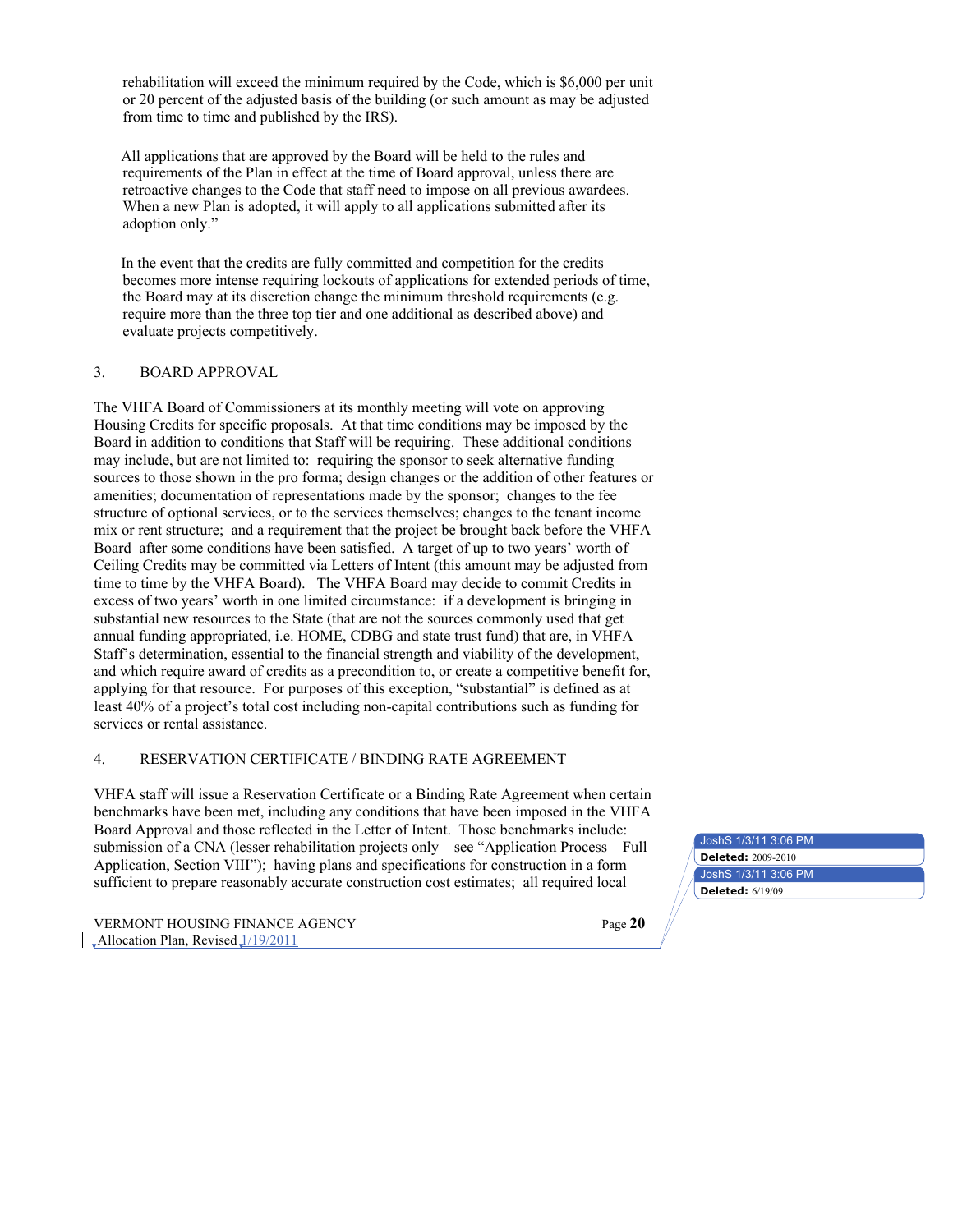approvals have been obtained and the Act 250 approval process, if required, has been initiated; submission of a fair housing plan suitable to VHFA and evidence that the developer has met with the local provider of services to homeless persons; and, all sources of \$100,000 or greater in the pro forma have issued conditional commitments for funding.

With regard to Reservation Certificate / Binding Rate Agreements, VHFA shall retain authority to revise or retract the Certificate at any time if it is judged infeasible for the developer to meet any of the conditions set forth in the Certificate or if financial information provided by the applicant indicates, in the opinion of VHFA, that a lesser or greater amount of Housing Credits are needed for project feasibility.

### 5. CARRYOVER ALLOCATION

VHFA is authorized to issue a Carryover Allocation to a Sponsor upon request so long as they have met the conditions as stated in the Letter of Intent/Reservation Certificate/Binding Rate Agreement. The Sponsor must submit a cost certification no later than one (1) year from the effective date of the Carryover Allocation. This certification must be accompanied by updated project information including a current pro forma. Staff may also ask for documentation of additional costs.

VHFA reserves the right, as permitted by Section 42 of the Internal Revenue Code, to issue less than the maximum credit allocation otherwise supportable by the project's eligible basis. An allocation of Housing Credits to a project in an amount less than requested may be permitted, with conditions that the gap thereby created be filled by another funding source by a specified date. This reduction will be used only on a very limited basis, with the agreement of the applicant and not be applied across the board to every applicant on a pro rata basis. **In all cases,** any funding gap must be filled in time to meet the absolute Carryover Allocation deadline or such earlier Carryover Allocation deadline as staff imposes in the Reservation Certificate / Binding Rate Agreement.

### 6. FINAL TAX CREDIT ALLOCATION (IRS FORM 8609) AND COST CERTIFICATION

VHFA requires final Cost Certifications for all projects prior to issuance of IRS form 8609 based on the following guidelines:

- I. For projects of 10 or fewer units, final certification of cost prepared by the owner (which includes back-up documentation of costs) will be accepted.
- II. For projects of more than 10 units, the final Cost Certification must be prepared by an independent CPA. If the CPA certification is not possible prior to the end of the calendar year in which the last building is placed in service, VHFA will issue the IRS form 8609 on the basis of an owner's final certification of costs and supporting documentation, but requires the CPA Cost Certification to be submitted as soon thereafter as possible. **Deleted:**  $2009-2010$

VERMONT HOUSING FINANCE AGENCY Page **21**  $\Box$ Allocation Plan, Revised $\Box$ /19/2011

JoshS 1/3/11 3:06 PM JoshS 1/3/11 3:06 PM **Deleted:** 6/19/09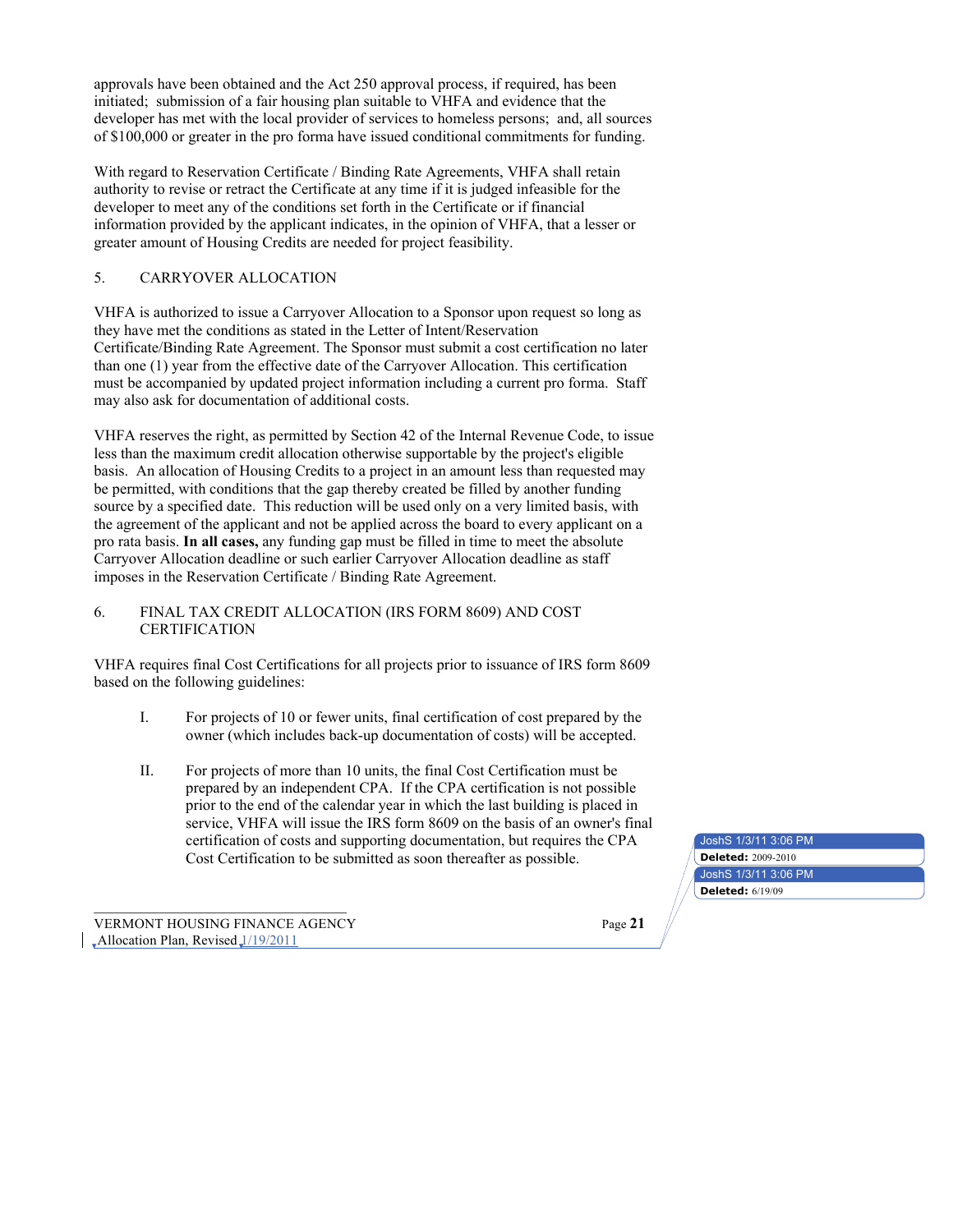CPA-prepared cost certifications are recommended for all projects.

| JoshS 1/3/11 3:06 PM      |
|---------------------------|
| <b>Deleted: 2009-2010</b> |
| JoshS 1/3/11 3:06 PM      |
| <b>Deleted: 6/19/09</b>   |

VERMONT HOUSING FINANCE AGENCY Page **22** Allocation Plan, Revised 1/19/2011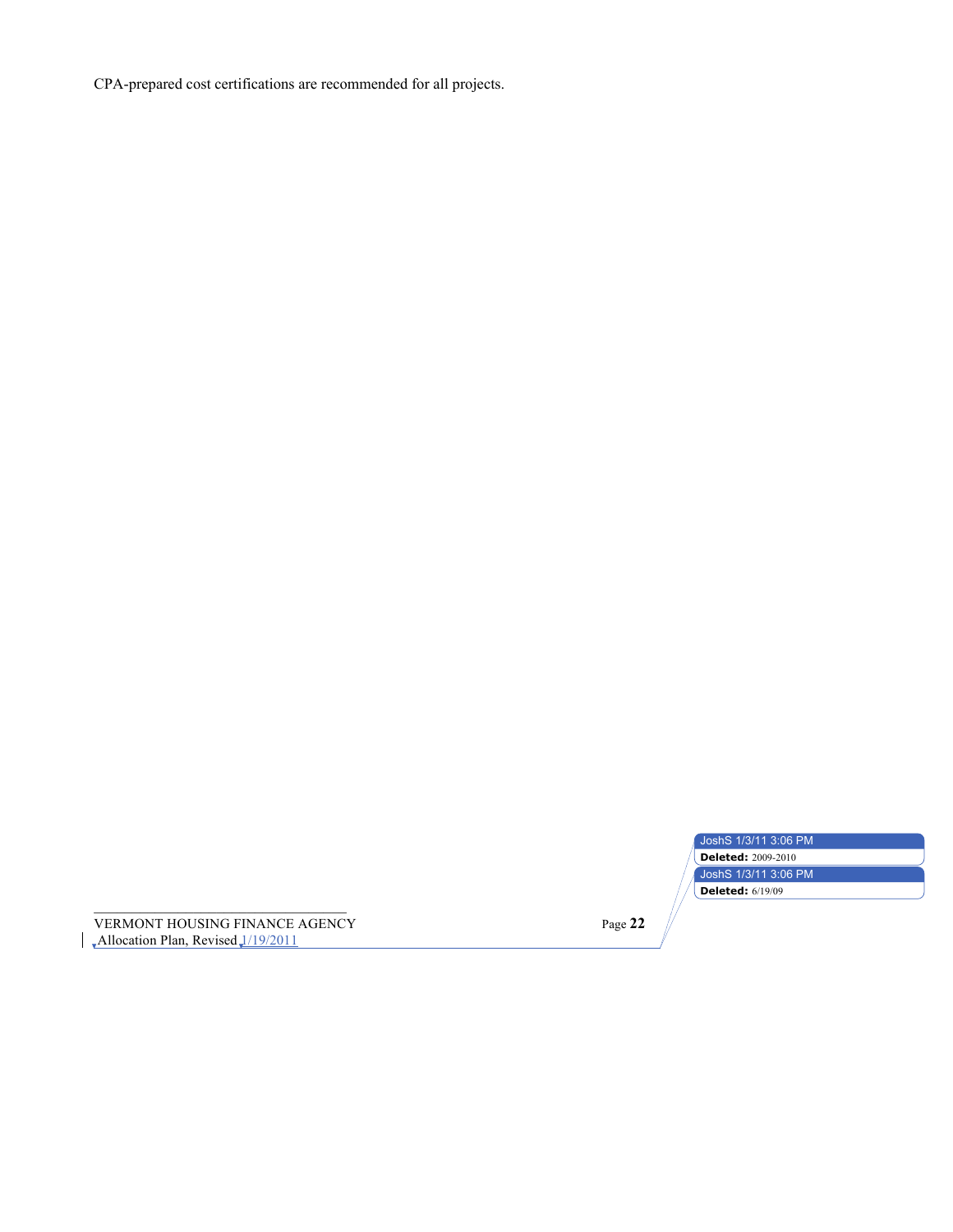### EVALUATION CRITERIA (in order of priority from I through IV)

I. State Consolidated Plan Priorities / Other Priorities (**Note: Within tiers, the factors are not in order of priority. However, the top tier priorities have twice the weight of lower tier priorities**)**:**

Top Tier Priorities:

- a. Project provides rehabilitation, including lead-based paint abatement, accessibility modifications, and energy efficiency upgrades; or infill new construction in housing markets with a vacancy rate of 3.5% or less; or in housing markets where there is insufficient rehabitable housing stock or a lack of affordable housing stock.
- b. Project provides family housing, unless local or regional need for another type of housing is demonstrated in the market study to be greater.
- c. Projects that are in a downtown or a village center, or projects that support downtowns or village centers by virtue of their location (i.e. that are within a reasonable walking distance from the town core) will also qualify for this criterion. **A map outlining the downtown / village center and the location of the project must be included with the application.**
- d. Project proposes the removal of blight.
- e. Any project that incorporates a majority of Special Needs populations and provides service-enriched housing.

### Second Tier Priorities:

- a. Mixed-Income Housing Developments. To receive acknowledgment for meeting this priority no fewer than 20% of the units in the development must be either unrestricted as to income and rents, or restricted to households above 60% of the area median gross income. For developments of under 20 units that elect to meet the mixed-income housing priority, a single unit that is either unrestricted or restricted above 60% is needed for the development to meet this priority.
- b. Projects exhibiting a unique design, such as a creative rehabilitation of a historic structure of statewide significance. For purposes of this priority, "historic structure" refers to properties that are themselves designated as historic by the State Division of Historic Preservation, and not just structures that are located in (or contribute to) a historic district. Other proposals exhibiting unique design could also meet this priority and will be evaluated on a case-by-case basis.

VERMONT HOUSING FINANCE AGENCY Page **23**  $\Box$ Allocation Plan, Revised $\Box$ /19/2011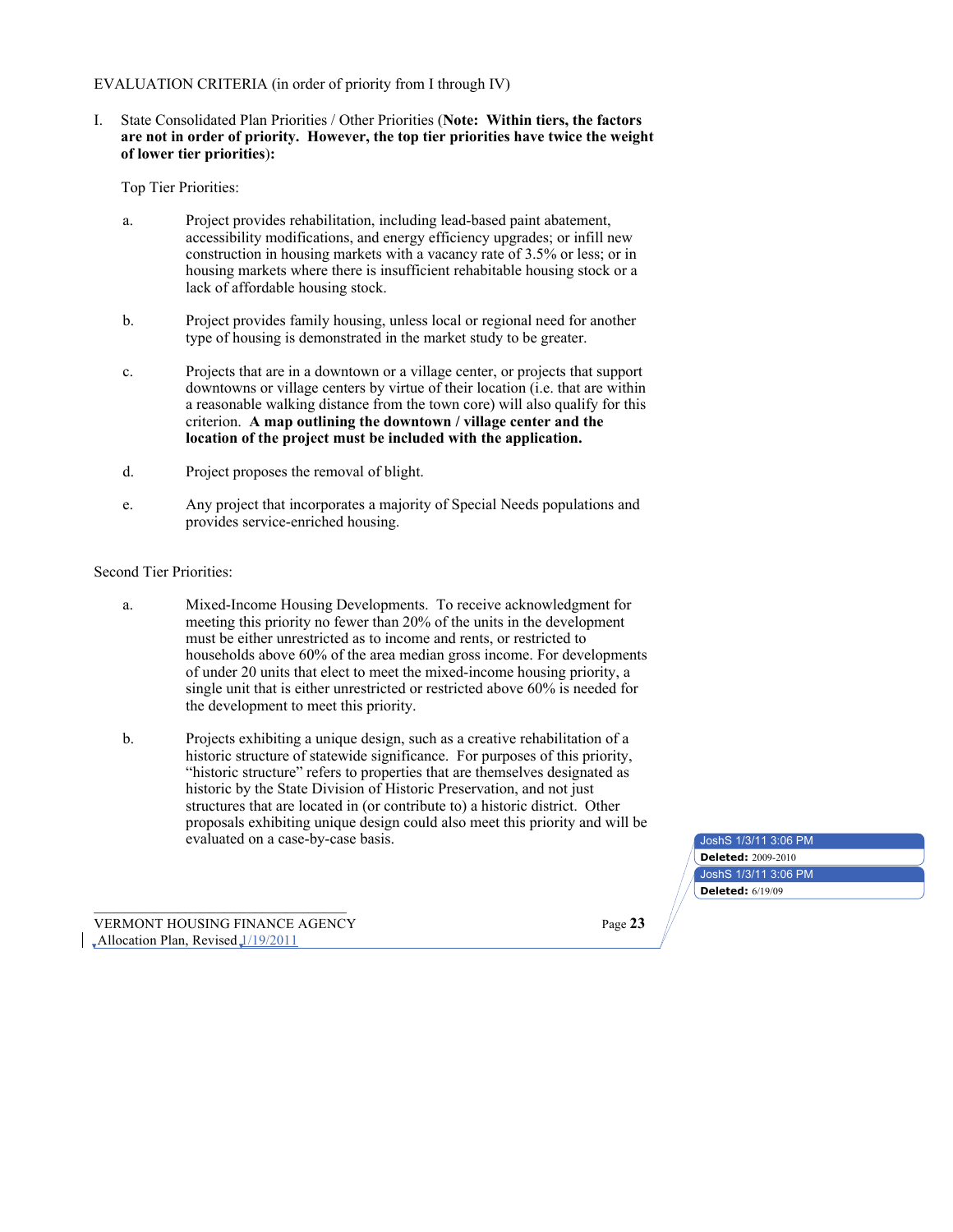- c. Project that substantially incorporates Universal Design features. Each project intending to meet this criterion will be required to submit documentation from the architect indicating that Universal Design will be incorporated into the project's plans.
- d. Housing affordable to households earning less than or equal to 30% of the area median gross income (AMGI) or housing that targets clients of agencies that serve the homeless;
- e. Projects that serve households currently on Public Housing waiting lists. Any program administered by a public housing authority (local or statewide) will be treated as equivalent to Public Housing for purposes of this section if it: 1) targets approximately the same income group as Public Housing; 2) is project-based rental assistance in the Housing Credit development; 3) is approximately as affordable to the household living in it as Public Housing would be. The local public housing authority will need to provide their written feedback, for developers seeking to meet this priority, as to whether the proposed project will serve the relevant households on their waiting lists.
- f. Projects intended for eventual tenant ownership.
- g. Projects built in a Dense Infill Site.
- h. Projects served by public transportation.
- II. Preference must be given among selected projects to proposals serving:
	- a. The lowest income tenants, and
	- b. Qualified tenants for the longest period.
- III. Preference must be given for the acquisition and rehabilitation of existing federally subsidized projects, where the preservation of a project's existing affordability is at risk.
- IV. Geographic targeting: Project is in a market area that has been underserved historically in having its affordable housing needs met. The stock of affordable, assisted housing in the market area will be considered to see if housing of the type proposed is already present in the market area.
- V. Preference must be given to projects that will be built to LEED H or Green Communities standards. Sponsors shall be required to provide VHFA with documentation satisfactory to VHFA that the project was completed to LEED-H or Green Communities standards prior the issuance of the 8609.

| JoshS 1/3/11 3:06 PM      |
|---------------------------|
| <b>Deleted: 2009-2010</b> |
| JoshS 1/3/11 3:06 PM      |
| <b>Deleted: 6/19/09</b>   |

VERMONT HOUSING FINANCE AGENCY Page **24**  $\Box$ Allocation Plan, Revised $\Box$ /19/2011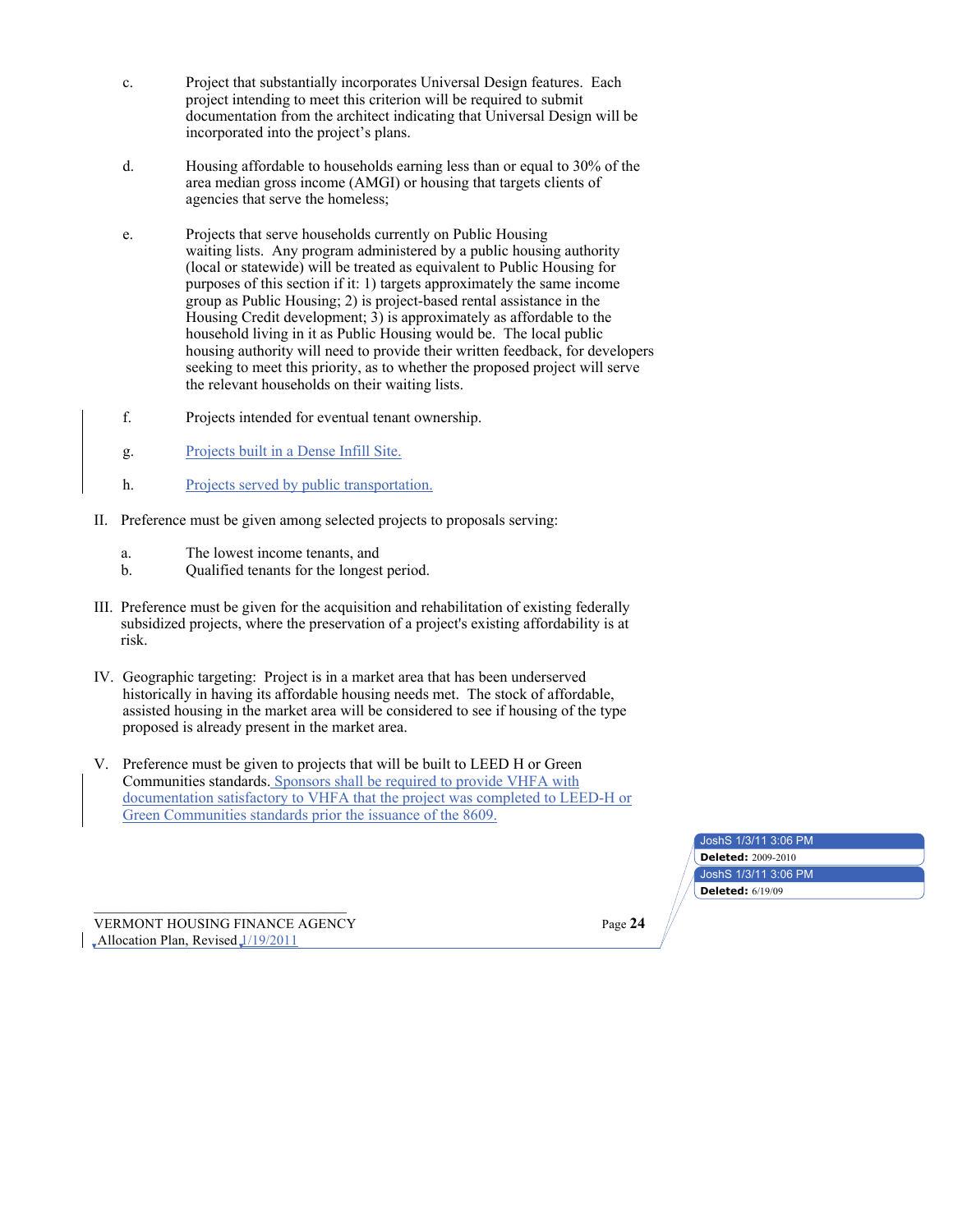### COMPLIANCE

The Budget Reconciliation Act of 1990 adopted by Congress amended Section 42 of the Code to require that state tax credit agencies provide a procedure for monitoring developments for compliance with the requirements of the law and for notifying the IRS of any non-compliance discovered.

In order to implement this responsibility, all Housing Credit recipients will be required to execute and record a Housing Credit Housing Subsidy Covenant (the "Covenant"). The Covenant must be approved by VHFA. The Covenant must be signed by the Owner and sent to the municipality for recording prior to VHFA issuing a Carryover Allocation or IRS Form 8609. The Covenant will, at a minimum, require conditions wherein the developer and the development must continuously comply with Section 42 and other applicable sections of the Code and the Treasury Regulations issued thereunder and will bind any successors' interest for the specified time period. Except for first position debt, all financing on the development will be subordinate to the Covenant. In the event that a project's funding source requires its own Housing Subsidy Covenant, the provisions of the Housing Credit Housing Subsidy Covenant may be incorporated into such Covenant and the requirement of a separate Housing Credit Housing Subsidy Covenant may be waived by VHFA. In addition, owners are required to provide VHFA with a copy of the IRS Form 8609, with Part II & Schedule A completed by the Owner, for the first year of the Compliance Period.

I. VHFA is required to monitor compliance with the provisions of Section 42 and to notify the Internal Revenue Service of non-compliance and will charge fees to cover costs related to this monitoring. The fee structure is six dollars per Housing Credit unit per month starting in 2010.

Housing Credit developments are very management intensive and require a thorough understanding of the Section 42 regulations. The owner and/or management agent is required to attend compliance training or document that they have received training prior to lease up.

Additionally, if the development has received either TCAP or 1602 Exchange Program funds the owner must comply with the VHFA Asset Management Policy.

### II. Recordkeeping and Record Retention

The owner of a Housing Credit eligible development must keep records for each qualified Housing Credit eligible building in the project showing:

a. The total number of residential rental units in the building, including square footage;

JoshS 1/3/11 3:06 PM JoshS 1/3/11 3:06 PM **Deleted:** 2009-2010 **Deleted:** 6/19/09

VERMONT HOUSING FINANCE AGENCY Page **25**  $\Box$ Allocation Plan, Revised $\Box$ /19/2011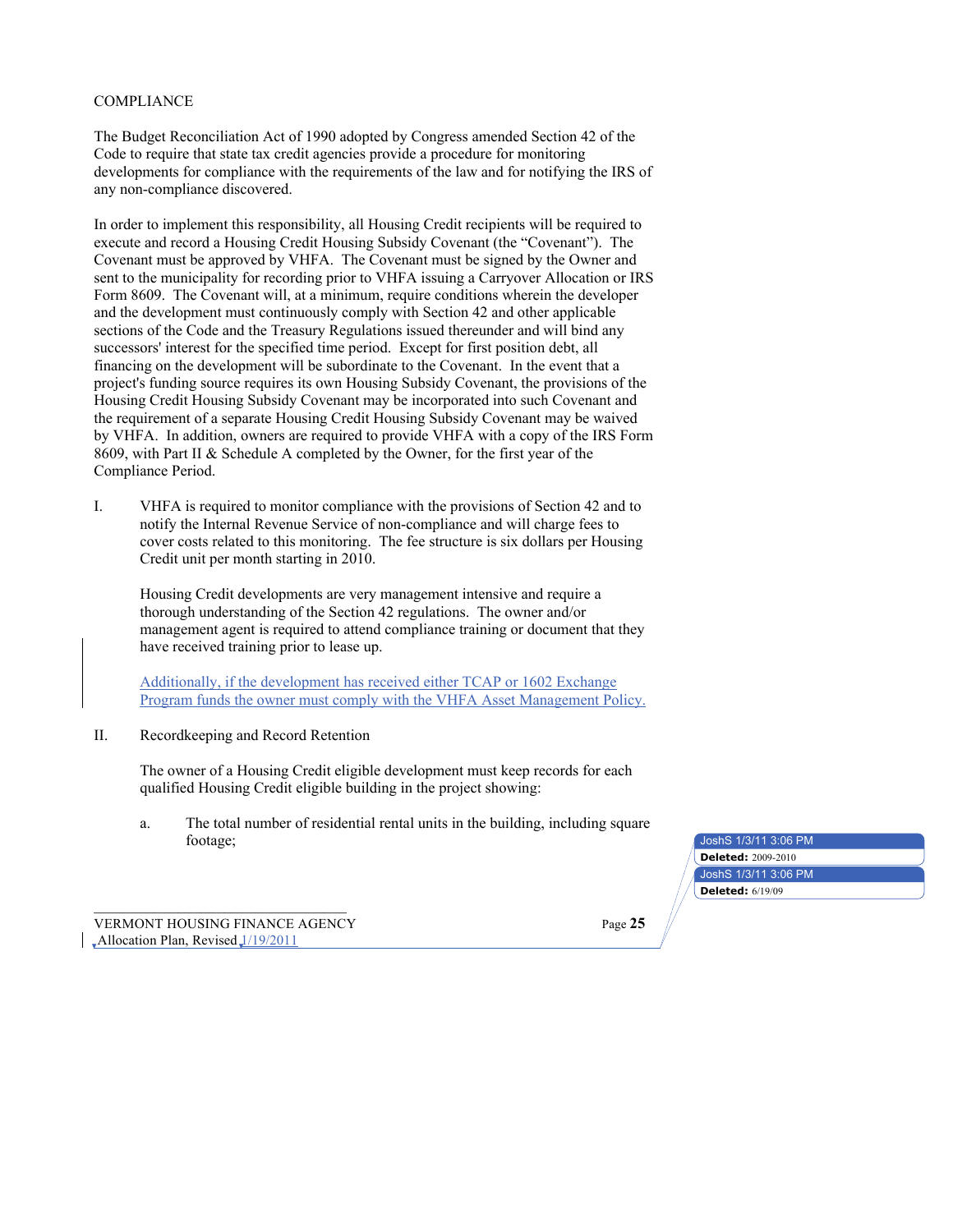- b. The percentage of residential rental units in the building that are Housing Credit eligible units (square footage fraction or unit fraction);
- c. The rent charged on each residential rental unit in the building, including utility allowance;
- d. The Housing Credit eligible unit vacancies in the building and the occupancy of the next available units;
- e. The income certification of each Housing Credit eligible tenant;
- f. Documentation to support each Housing Credit eligible tenant's income certification (for example, a copy of the tenant's federal income tax return, W-2 Forms, or verifications of income from third parties such as employers or state agencies paying unemployment compensation; owners should retain the right in their leases to obtain this documentation at any time, even after tenants have moved into the unit); and
- g. The character and use of the nonresidential portion of the building included in the building's eligible basis under Section 42(d) (*e.g.* tenant facilities that are available on a comparable basis to all tenants and for which no separate fee is charged for use of the facilities or facilities reasonably required by the project).
- h. Evidence that units master leased to a Human Service Agency continue to remain dedicated to Special Needs Housing so long as funding is available to provide the proposed supportive services. Agencies or types of service providers designated to serve residents with special needs may be substituted with permission of VHFA.

The owner of a Housing Credit eligible development must retain the records specified in this Section II. for each building in the project for a period of at least 6 years beyond the end of the Compliance Period for each building.

Annually, the owner must provide a project status report that summarizes the activity of the development. The format of this report is included in the VHFA compliance manual which can be found at http://www.vhfa.org/documents/property\_managers/lihtc\_status\_report.xls.

As part of HERA HUD now requires tenant specific data to be reported annually.

This can be achieved electronically through the VHFA Web Compliance Management System.

III. Certification and Review Procedures

VERMONT HOUSING FINANCE AGENCY **Page 26**  $\Box$ Allocation Plan, Revised $\Box$ /19/2011

JoshS 12/1/10 10:45 AM **Formatted:** List Paragraph, Numbered + Level: 1 + Numbering Style: a, b, c, ... + Start at: 8 + Alignment: Left + Aligned at: 0.5" + Indent at: 0.75" JoshS 12/1/10 10:45 AM **Formatted:** Font:Times New Roman, Font

color: Black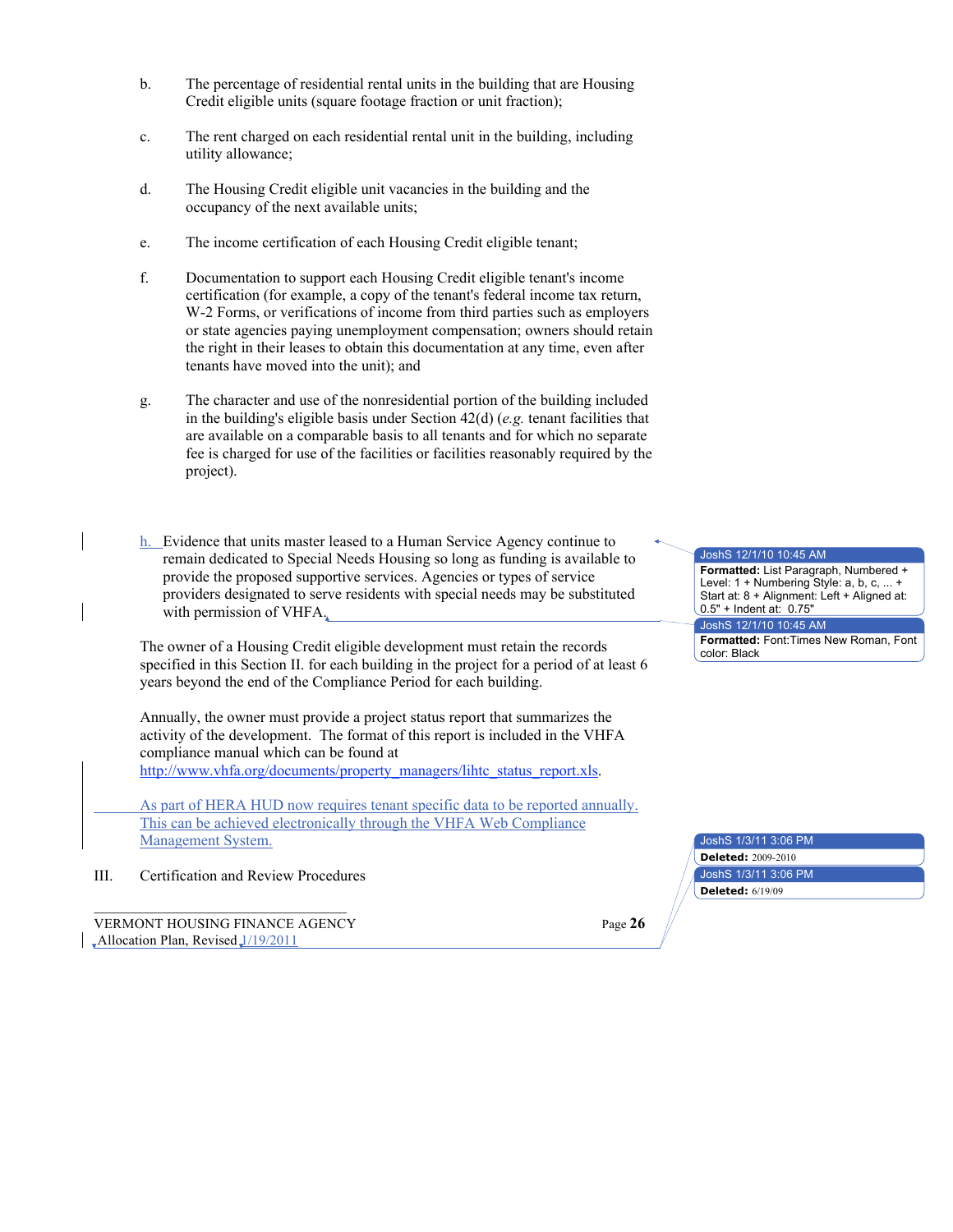The Agency will utilize a certification procedure as set forth by the IRS under their final monitoring regulations.

### a. Certification Procedure

Under the certification procedures, the owner of a Housing Credit eligible development is required to certify to the Agency, under penalty of perjury, at least annually, that:

- i. The project meets the requirements of the 20-50 test under Section  $42(g)(1)(A)$  or the 40-60 test under Section  $42(g)(1)(B)$ , according to the election made by the sponsor at the time of the allocation;
- ii. There has been no change in the applicable fraction of any building in the project or, when there has been a change, a description of the change;
- iii. The owner has received an annual income certification from each Housing Credit eligible tenant and documentation to support that certification or, in the case of a tenant receiving Section 8 housing assistance payments, a statement from the appropriate public housing authority declaring that the tenant's income does not exceed the applicable income limit under section  $42(g)$ ;
- iv. Each Housing Credit eligible unit in the project is rent-restricted under Section  $42(g)(2)$ ;
- v. All units in the project are for use by the general public and are used on a non-transient basis;
- vi. No finding of discrimination under the Fair Housing Act, 42 U.S.C 3601-3619, has occurred for this project. A finding of discrimination includes an adverse final decision by the Secretary of Housing and Urban Development (HUD), 24 CRF 180.680, an adverse final decision by a substantially equivalent state or local fair housing agency,  $42 \text{ U.S.C } 3616a(a)(1)$ , or an adverse judgment from a federal court;
- vii. Each building in the project is suitable for occupancy, taking into account local health, safety, and building codes (or other habitability standards), and the state or local government unit responsible for making building code inspections did not issue a report of a violation for any building or low income unit in the project;

VERMONT HOUSING FINANCE AGENCY Page **27**  $\Box$ Allocation Plan, Revised $\Box$ /19/2011

JoshS 1/5/11 3:02 PM **Deleted:** judgement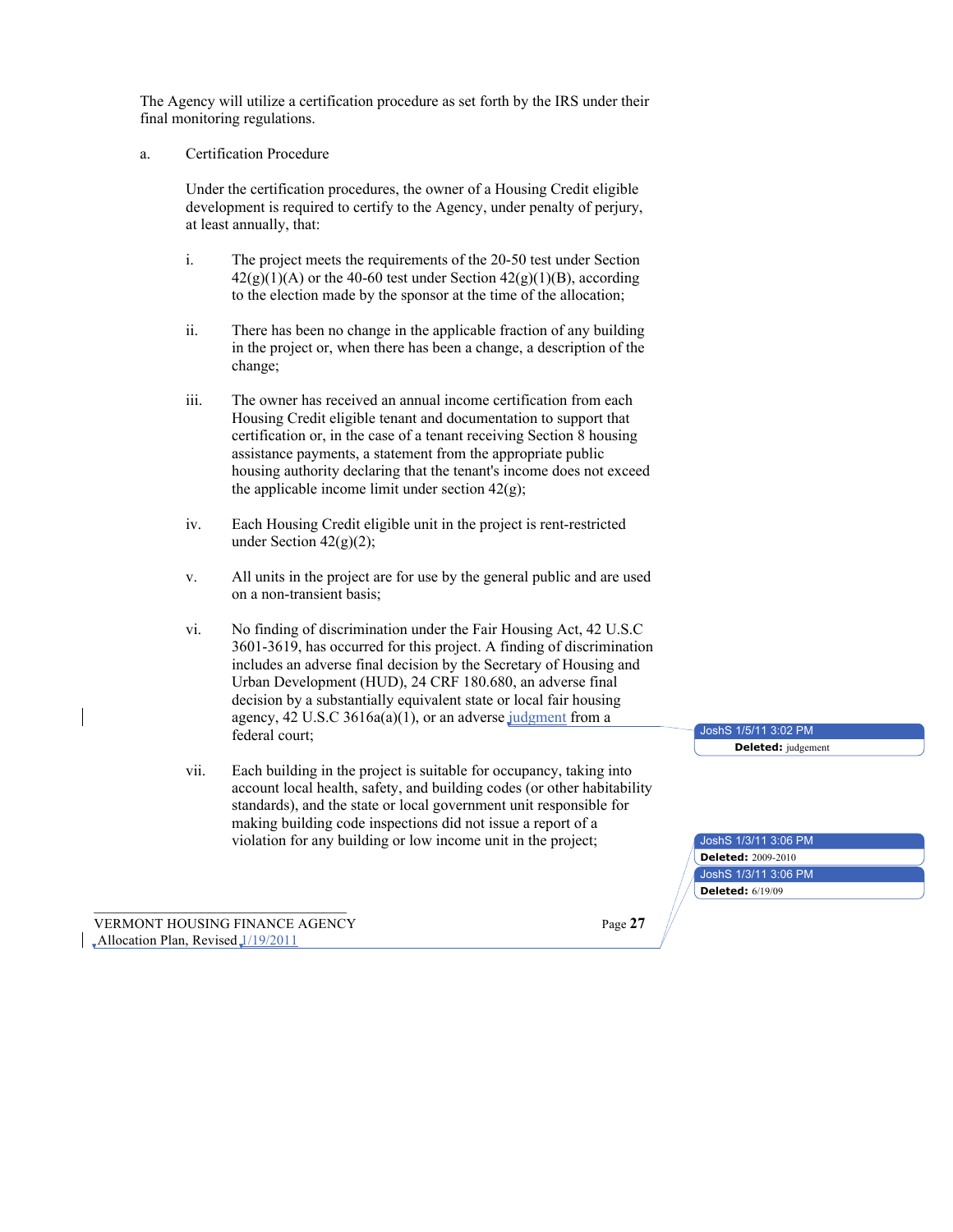- viii. There has been no change in the eligible basis (as defined in Section 42(d)) of any building in the project or, when there has been a change, a description regarding the nature of the change;
- ix. All tenant facilities included in the eligible basis under Section 42(d) of any building in the project (such as swimming pools, other recreational facilities, and parking areas) are provided on a comparable basis without charge to all tenants in the building;
- x. If a Housing Credit eligible unit in the project became vacant during the year, reasonable attempts were or are being made to rent that unit or another available unit of comparable or smaller size to tenants having a qualifying income before any units in the project were or will be rented to tenants not having a qualifying income;
- xi. If the income of tenants of a Housing Credit eligible unit in the project increases above the limit allowed in Section  $42(g)(2)(D)(ii)$ the next available unit of comparable or smaller size in the project will be rented to tenants having a qualifying income;
- xii. An extended Low Income Housing Tax Credit commitment (Subsidy Covenant) was in effect, including the requirement under section  $42(h)(6)(B)(iv)$  that an owner cannot refuse to lease a unit in the project to an applicant because the applicant holds a voucher or certificate of eligibility under Section 8 of the United States Housing Act of 1937, 42 U.S.C. 1437s. Owner has not refused to lease a unit to an applicant based solely on their status as a holder of a Section 8 voucher and the project otherwise meets the provisions, including any special provisions, as outlined in the extended low-income housing commitment (not applicable to buildings with tax credits from years 1987-1989);
- xiii. During the preceding 12-month period no tenants in low-income units were evicted or had their tenancies terminated other than for good cause and that no tenant had an increase in the gross rent with respect to a low-income unit not otherwise permitted under Section 42 of the Code.
- xiv. The owner received its Housing Credit allocation from the portion of the state ceiling set-aside for a project involving "qualified nonprofit organizations" under Section 42(h)(5) of the code and its nonprofit entity materially participated in the operation of the development within the meaning of Section 469(h) of the Code;
- xv. There has been no change in the ownership or management of the project. The certifications required under the above paragraph of

VERMONT HOUSING FINANCE AGENCY Page **28**  $\Box$ Allocation Plan, Revised $\Box$ /19/2011

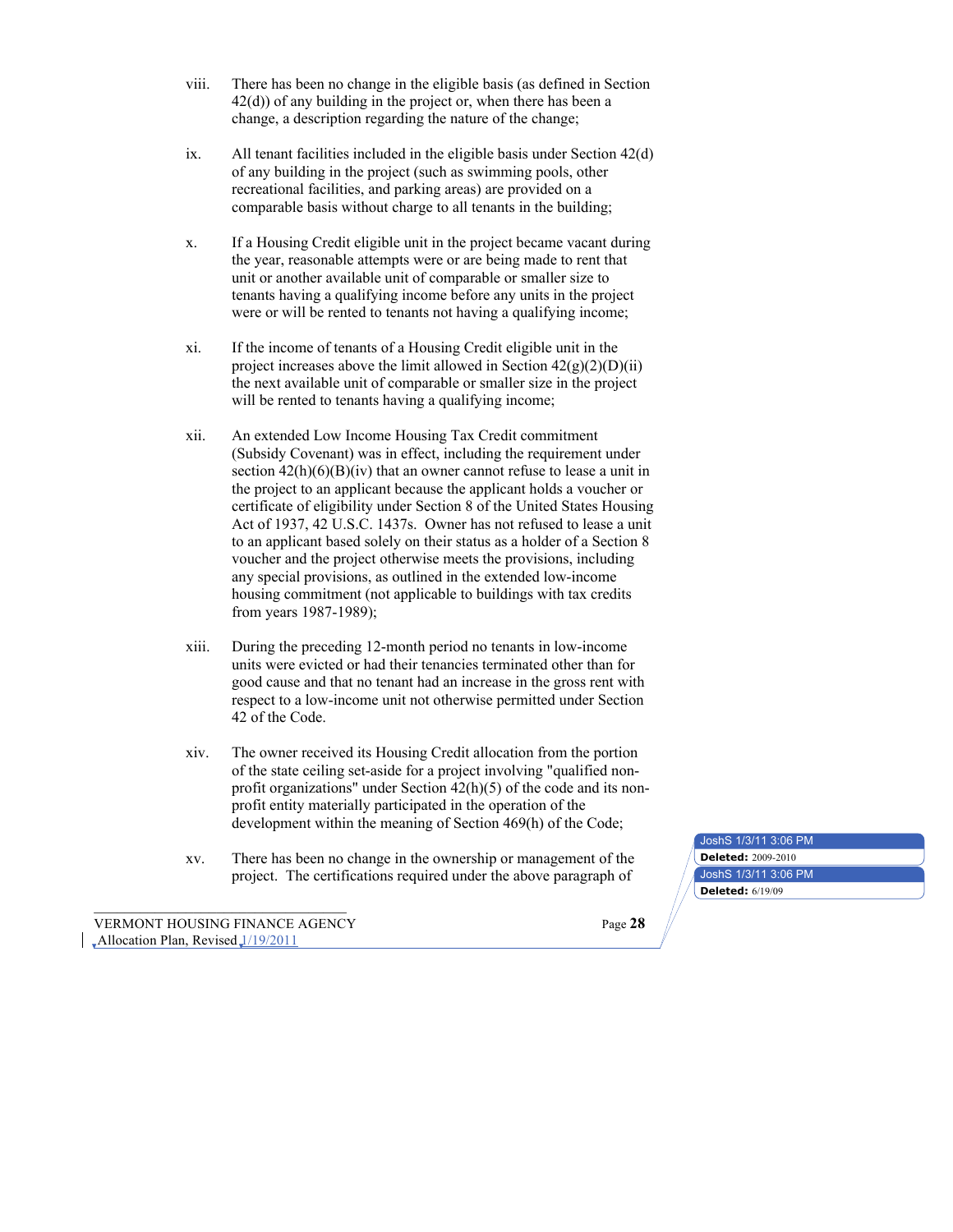this Section III (Certifications and Review Procedures) must be made at least annually through the end of the 15-year compliance period under Section  $42(i)(1)$  and be under penalty of perjury. The format of this certification can be found in the VHFA Compliance Manual or at www.vhfa.org.

b. Review Procedure

Under the review procedure, the Agency will review at least twenty percent (20%) of Housing Credit files at least once every three years, starting the first year the credits are claimed.

c. Exception for Certain Properties

The review procedure outlined above may not apply to the following types of Housing Credit eligible buildings, which are subject to other monitoring programs and may include additional compliance regulations:

- i. Buildings financed by the Rural Development (RD) under its section 515 program; and
- ii. Buildings in which 50 percent or more of the aggregate basis (taking into account the building and the land) is financed with the proceeds of obligations the interest on which is exempt from tax under section 103 of the Internal Revenue Code.
- iii. Projects in which 100% of the units are Housing Credit units are not required to recertify annually **after** the first annual recertification has been completed. However, it should be noted that other funding sources do not allow this waiver (ie: Section 8, HOME and RD).

### IV. Auditing Procedure

The Agency has the right to perform an audit of any eligible Housing Credit development at least through the end of the Compliance Period of the buildings in the project. An audit includes a physical inspection of any building or buildings in the project, as well as a review of the records described in Section II. The audit may be performed in addition to any inspection of income certifications and documentation under the review procedure. The Treasury requires the Agency to conduct an initial physical inspection by the end of the second calendar year following the year the last building in the project is placed in service. The physical inspection is performed every three years.

V. Notification of Non-Compliance

VERMONT HOUSING FINANCE AGENCY Page **29**  $\Box$ Allocation Plan, Revised $\Box$ /19/2011

| JoshS 1/3/11 3:06 PM      |  |
|---------------------------|--|
| <b>Deleted: 2009-2010</b> |  |
| JoshS 1/3/11 3:06 PM      |  |
| <b>Deleted:</b> 6/19/09   |  |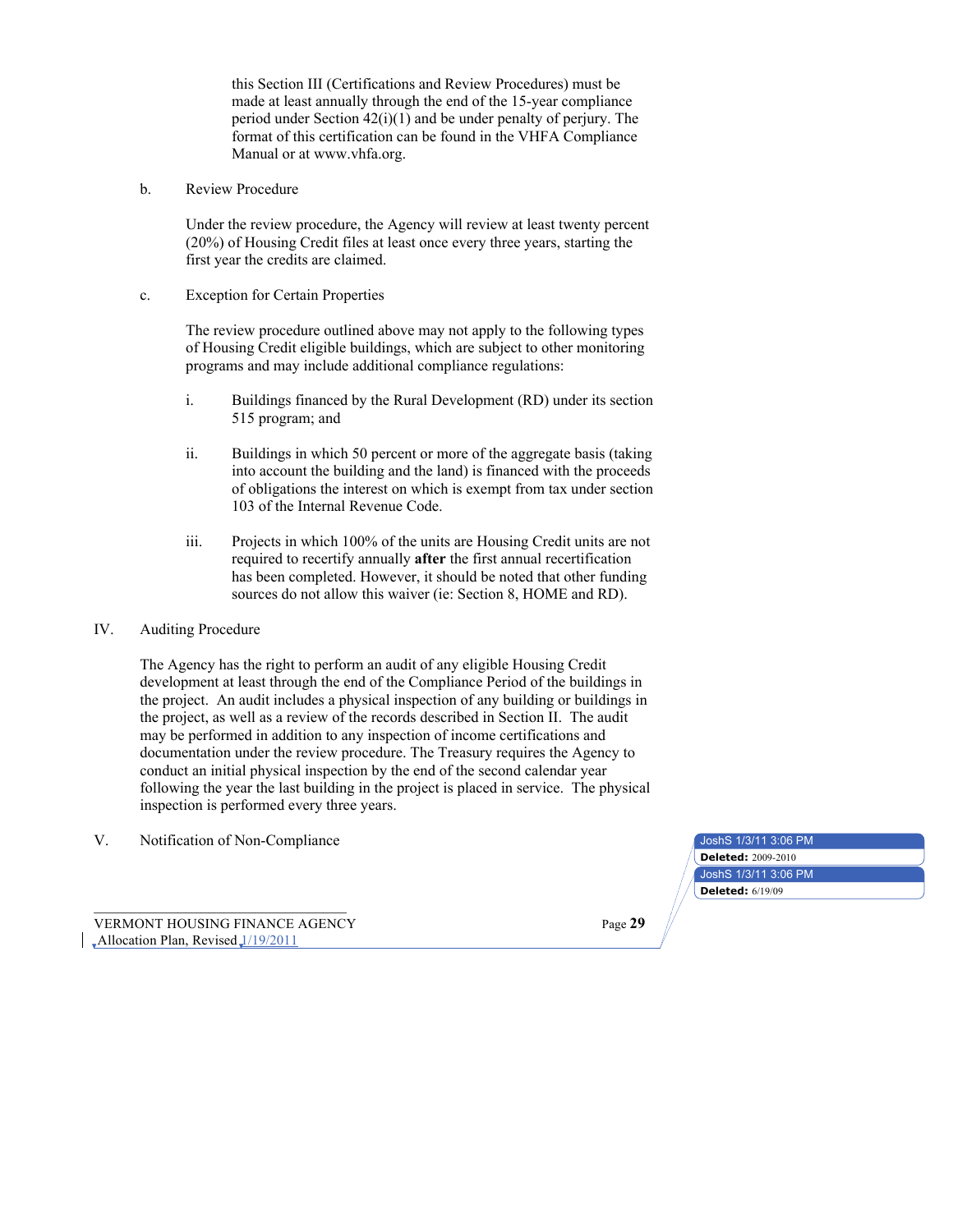- a. If the Agency does not receive the certification described in paragraph a. of Section III. or discovers upon audit, inspection, review, or in some other manner that the project is not in compliance with the provisions of Section 42, the Agency will provide prompt written notice to the owner of the project.
- b. The Agency will file Form 8823, Low-Income Housing Credit Agencies Report of Non-Compliance, with the Internal Revenue Service no later than 45 days after the end of the correction period described in paragraph c. of this section, whether or not the non-compliance or failure to certify is corrected. The Agency must explain on Form 8823 the nature of the noncompliance or failure to certify and indicate whether the owner has corrected the non-compliance or failure to certify.
- a. The correction period shall be a period of up to 90 days from the date of the notice to the owner under paragraph a. of this section and, during that period, the owner must supply any missing certifications and bring the project into compliance with the requirements of Section 42. For good cause shown, the Agency may extend the correction period for up to six months.
- VI. Delegation of Authority

The Agency may retain an agent or other private contractor to perform compliance monitoring. VHFA will retain the responsibility to notify the Internal Revenue Service under paragraph b. of Section V. (above).

VII. Liability

Compliance with the requirements of Section 42 is the responsibility of the owner of the building for which the Housing Credits are allocated. The Agency's obligation to monitor for compliance does not make the Agency liable for an owner's non-compliance.

| JoshS 1/3/11 3:06 PM      |  |
|---------------------------|--|
| <b>Deleted: 2009-2010</b> |  |
| JoshS 1/3/11 3:06 PM      |  |
| <b>Deleted: 6/19/09</b>   |  |

VERMONT HOUSING FINANCE AGENCY Page **30**  $\Box$ Allocation Plan, Revised $\Box$ /19/2011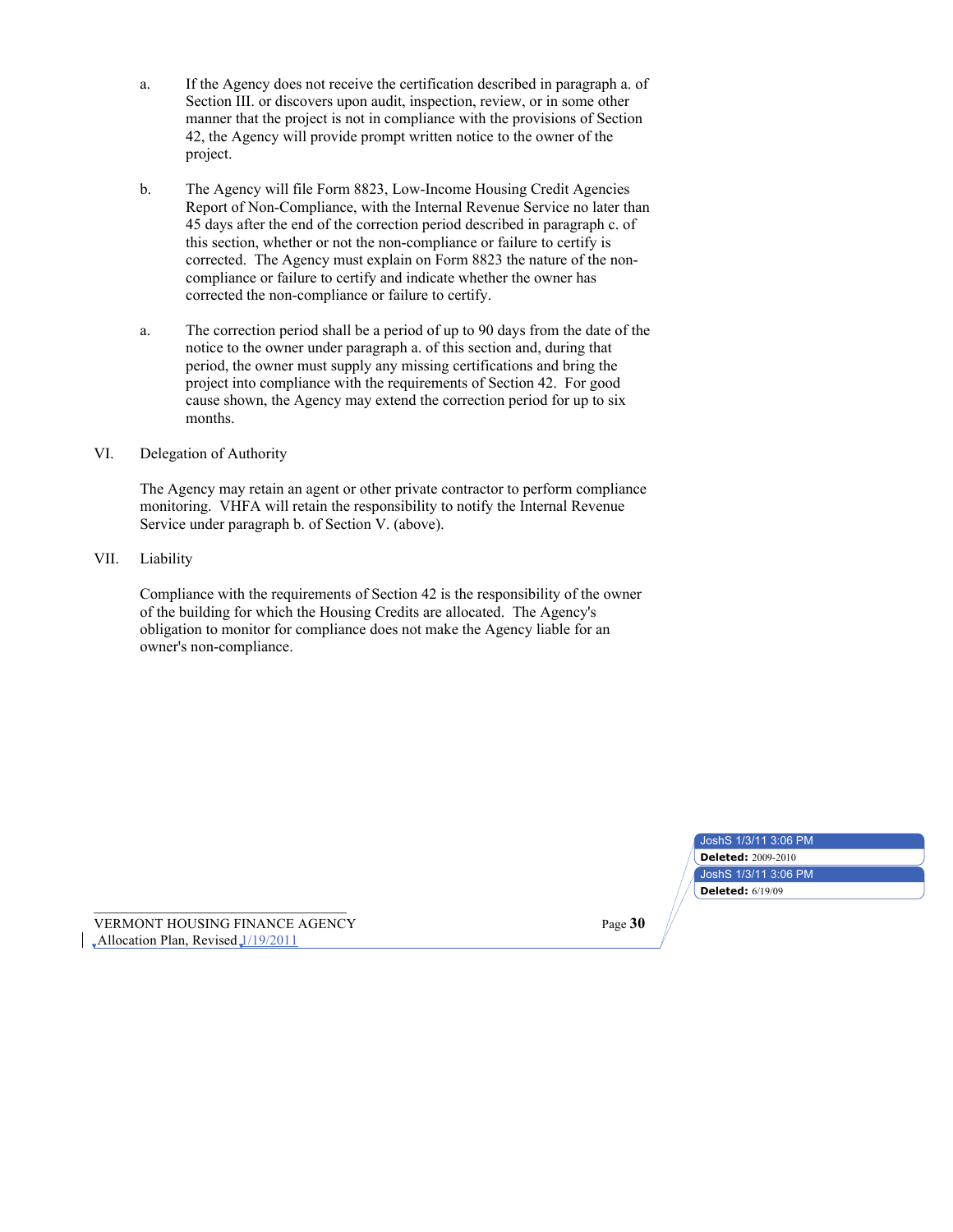### HOMEOWNERSHIP TAX CREDIT

I. Project Selection

The Homeownership Tax Credit may only be allocated to a development intended for owner-occupied housing (See Eligible Development below.)

Developers are encouraged to participate in the VHFA Homeownership Construction Loan program, or in projects that are part of a Mobile Home Park Home Replacement Program, to be designed and administered by VHFA.

II. Eligible Developer

Both for-profit and non-profit developers who have demonstrated financial strength and experience in for-sale single family housing development consistent with the nature and scope of the proposed development as determined by VHFA may apply for the Homeownership Tax Credit.

III. Eligible Development

Projects must meet each of the following criteria:

a. Developments must be equal to or greater than two (2) units of new construction.

Eligible housing types include: single family detached units, single family attached units including: condominium, cooperative, cohousing and planned unit developments.

Units may be stick-built, modular, panelized or manufactured homes; however, projects must conform to the VHFA Green Building and Design Standards.

b. All units receiving the Homeownership Tax Credit must be owner occupied.

At least 20%, but not less than one (1), of the units must be Homeownership Tax Credit units.

Preference will be given to projects which meet the following criteria:

- a. Projects which are supported under an Employer Assisted Housing Program.
- b. Development provides new construction in housing markets where there is a demonstrable lack of single family affordable housing stock through a market analysis. **Deleted:** 2009-2010

JoshS 1/3/11 3:06 PM JoshS 1/3/11 3:06 PM **Deleted:** 6/19/09

VERMONT HOUSING FINANCE AGENCY Page **31**  $\Box$ Allocation Plan, Revised $\Box$ /19/2011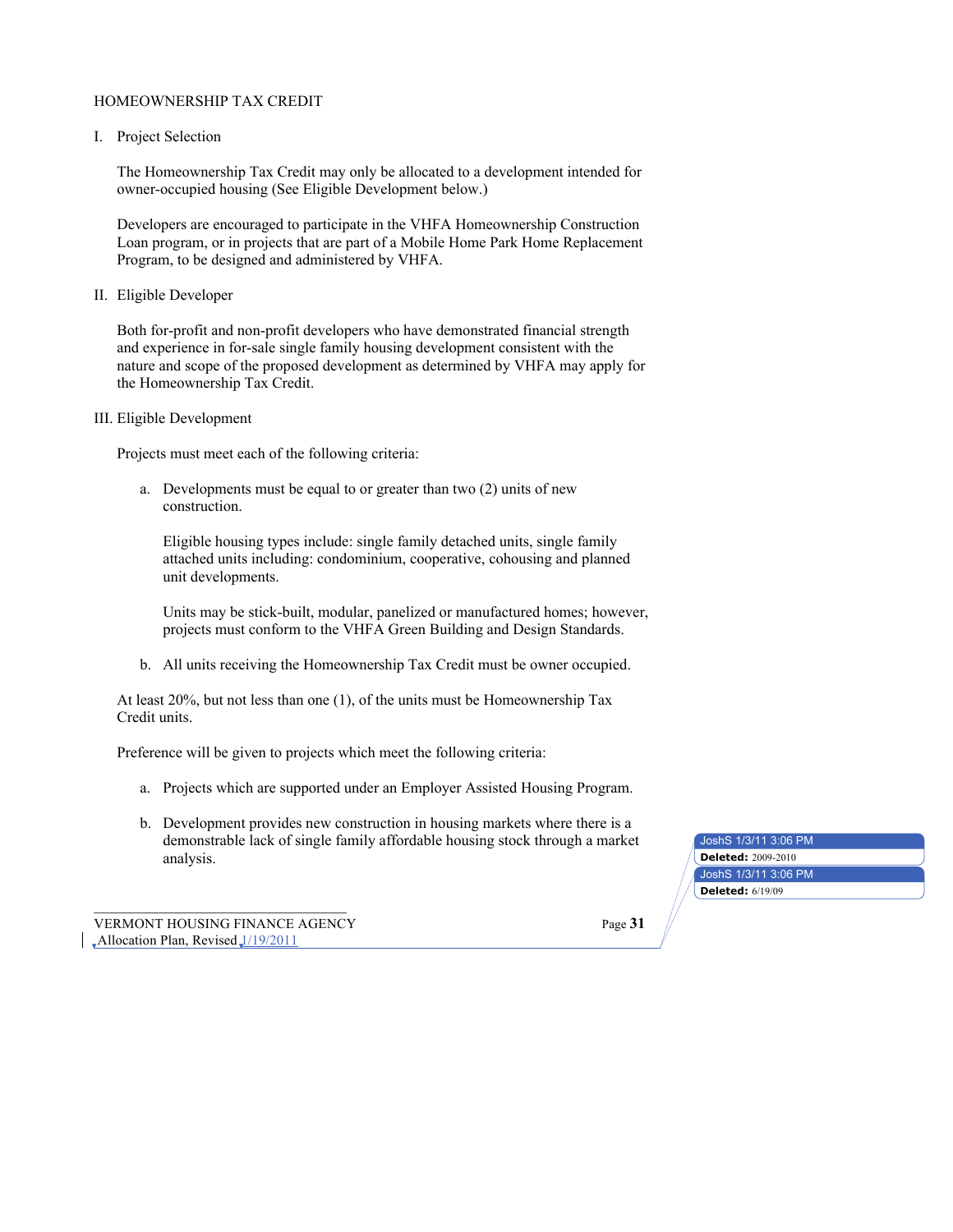- i. Project is planned to maintain the historic settlement pattern of compact village and urban centers separated by rural countryside; or,
- ii. Projects that are in downtown or a village center; or,
- iii. Projects that support downtowns or village centers by virtue of their location (i.e. that are within a reasonable walking distance from the town core); or,
- iv. Projects that are consistent with the Vermont Neighborhoods Program.
- c. Project uses Section 8 Homeownership Vouchers in combination with Homeownership Tax Credit for deeper subsidy to very low income households.
- IV. Purchase Price Limit & Occupancy Standard

The Homeownership Tax Credit units in the project must sell at or below the purchase price limits allowed by the VHFA program and that the credit makes the home available at a reduced cost to the buyer.

The Housing Developer must agree to provide sales documentation, upon request of the Agency that demonstrates 100% of the Homeownership Tax Credit units are owner occupied (32 V.S.A. § 5930u(9)(b)(2)(A))

V. Income Limit

The Homeownership Tax Credit units in the project must be sold to households whose incomes are at or below the VHFA income limits.

The Homeownership Tax Credit may be evenly spread over the units or divided disproportionately to allow a greater range of affordability.

VI. Term of Affordability

All units receiving the Homeownership Tax Credit must be created and maintained as affordable housing in perpetuity.

Each developer must submit a proposal for preserving affordability with their application for credits. Some examples include: a shared appreciation model, a program modeled after the Homeland program, or through a soft second mortgage program. In the case of a shared appreciation model or a program modeled after the Homeland program, there will be a soft second mortgage and a covenant to secure the subsidy. The covenant must name the nonprofit designee that will monitor the resale and enforce the mechanism of affordability. Either of these two programs must be administered by an existing entity that administers similar programs (such as VHCB, or a community-based non-profit who has a demonstrated plan, has adequate experience **Deleted:** 2009-2010

VERMONT HOUSING FINANCE AGENCY Page **32**  $\Box$ Allocation Plan, Revised $\Box$ /19/2011

JoshS 1/3/11 3:06 PM JoshS 1/3/11 3:06 PM **Deleted:** 6/19/09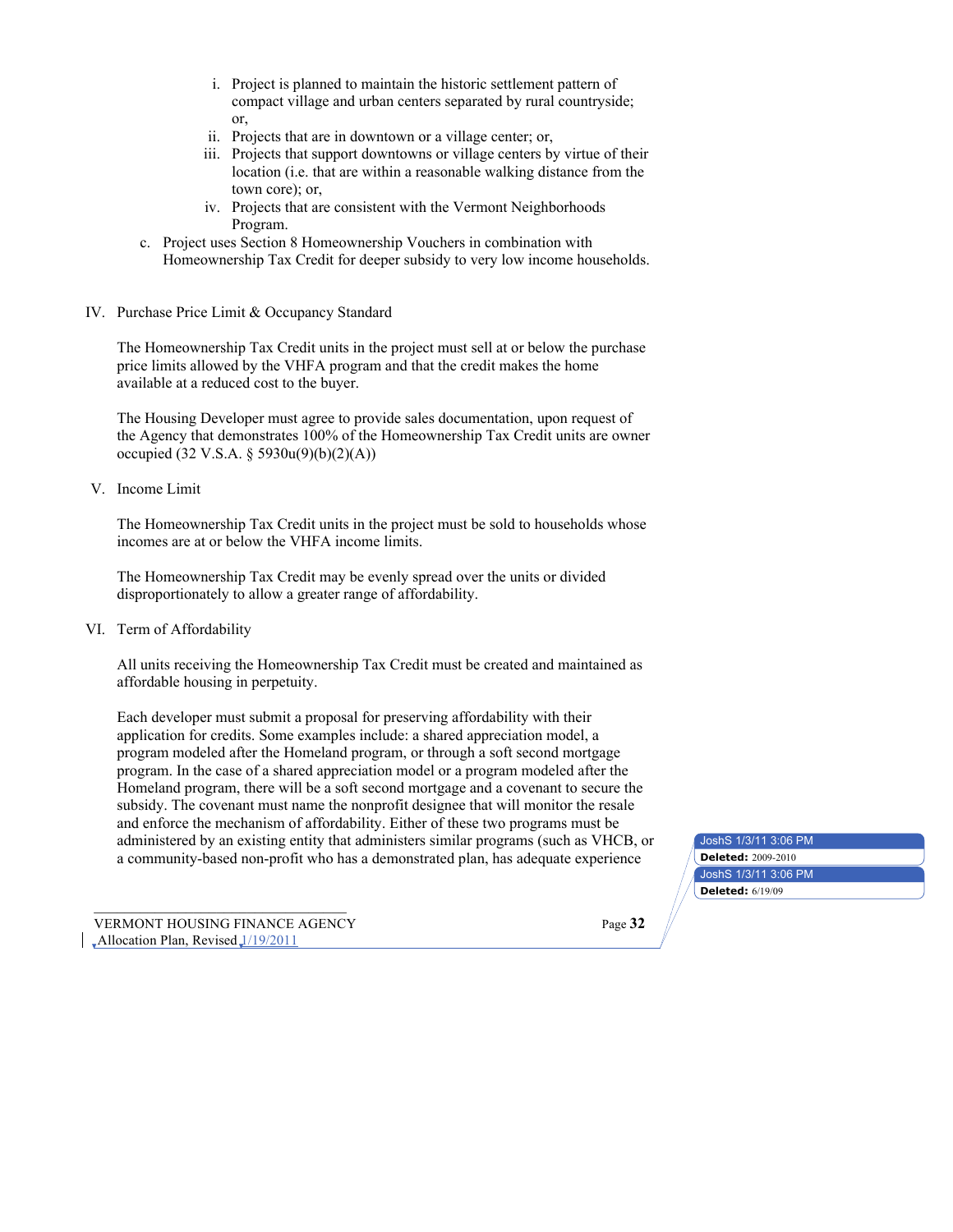with homeownership programs, has adequate staff capacity, and has adequate funding).

Final Allocation and Cost Certification

Upon approval by the Board of Commissioners of VHFA, a developer will receive a letter of intent from VHFA for the Homeownership Tax Credit.

Upon submission of a final cost certification VHFA will issue a Credit Certificate and a State 8609 for each Homeownership Tax Credit unit.

| JoshS 1/3/11 3:06 PM      |  |
|---------------------------|--|
| <b>Deleted: 2009-2010</b> |  |
| JoshS 1/3/11 3:06 PM      |  |
| <b>Deleted: 6/19/09</b>   |  |

VERMONT HOUSING FINANCE AGENCY Page **33**  $\sqrt{\frac{Allocation Plan}}$ , Revised  $\sqrt{\frac{1}{19/2011}}$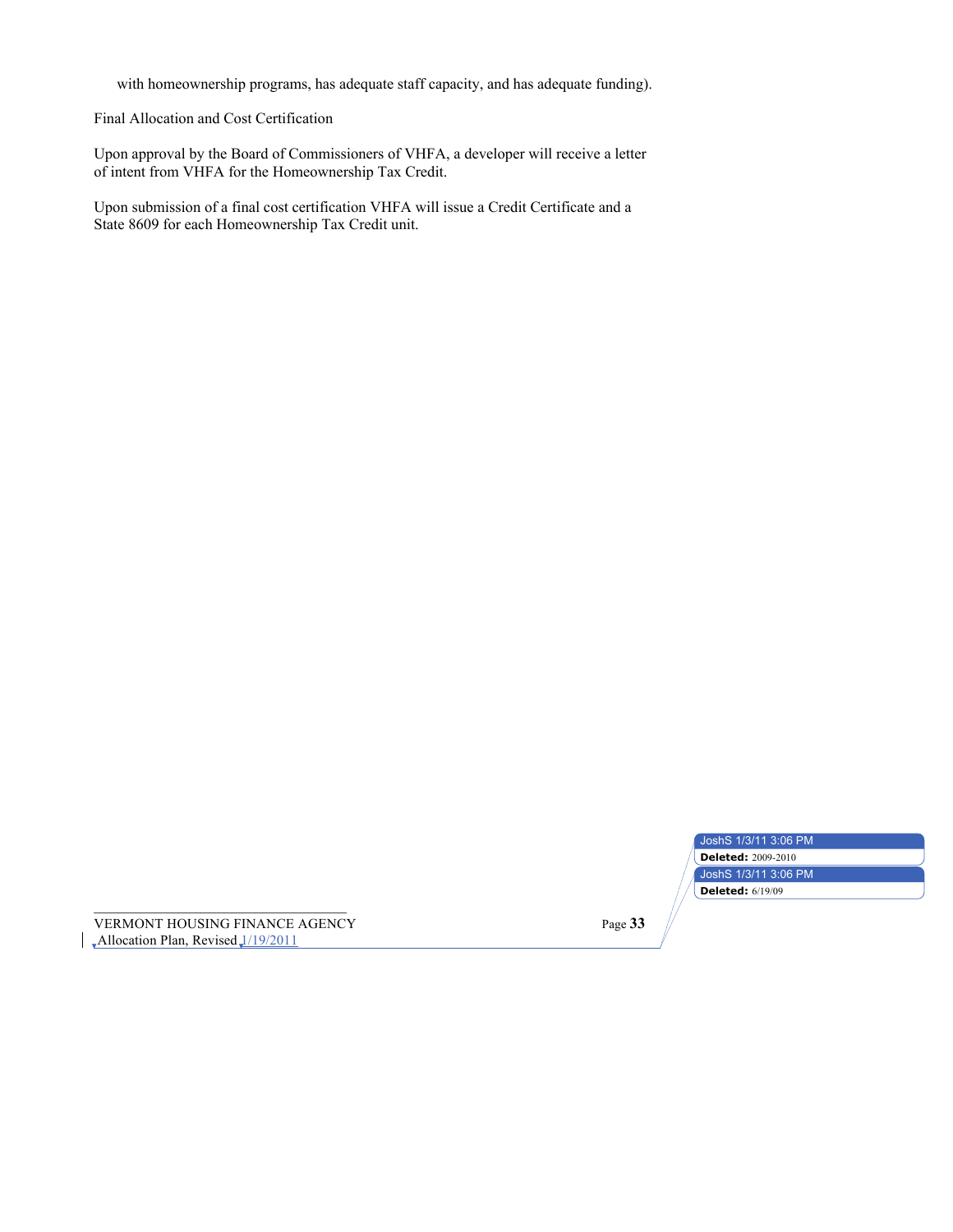### DISCLAIMERS

VHFA is charged with issuing no more Housing Credits to any given development than are required to make that development economically feasible. This decision shall be made solely at the discretion of VHFA, but VHFA in no way represents or warrants to any sponsor, investor, lender or others that the project is in fact feasible or viable, either before or after the final allocation decision.

VHFA's review of documents submitted in connection with any Housing Credit allocation is for its own purposes. VHFA makes no representations to the owner or anyone else as to compliance with the Internal Revenue Code, Treasury regulations, or any other laws or regulations governing the Housing Credit program.

No member, officer, agent or employee of VHFA, or the Joint Committee on Tax Credits shall be personally liable concerning any matters arising out of, or in relation to, the allocation, issuance, or compliance monitoring of the Housing Credit.

Notwithstanding any other limitations of this Plan, VHFA may enter into binding commitments to allocate Housing Credits from a future year's Housing Credit ceiling. In addition, VHFA is under no obligation to necessarily reserve or allocate any part of Vermont's Housing Credit ceiling.

The VHFA Board of Commissioners may, at its sole discretion, reserve or allocate credits to a project regardless of its rank or score, provided the Board finds that the project serves a positive community development need or the public good. A written explanation will be made available to the general public for any allocation of a housing credit dollar amount which is not made in accordance with established priorities and selection criteria of the Allocating Agency.

The final decision regarding reservations and allocations of credits lies with the VHFA Board of Commissioners. The VHFA Board will consider recommendations of staff and its own experience and interpretation of the Plan in making the final reservation or allocation decision.

| JoshS 1/3/11 3:06 PM      |
|---------------------------|
| <b>Deleted: 2009-2010</b> |
| JoshS 1/3/11 3:06 PM      |
| <b>Deleted: 6/19/09</b>   |

**VERMONT HOUSING FINANCE AGENCY**  $\Box$ Allocation Plan, Revised $\Box$ /19/2011